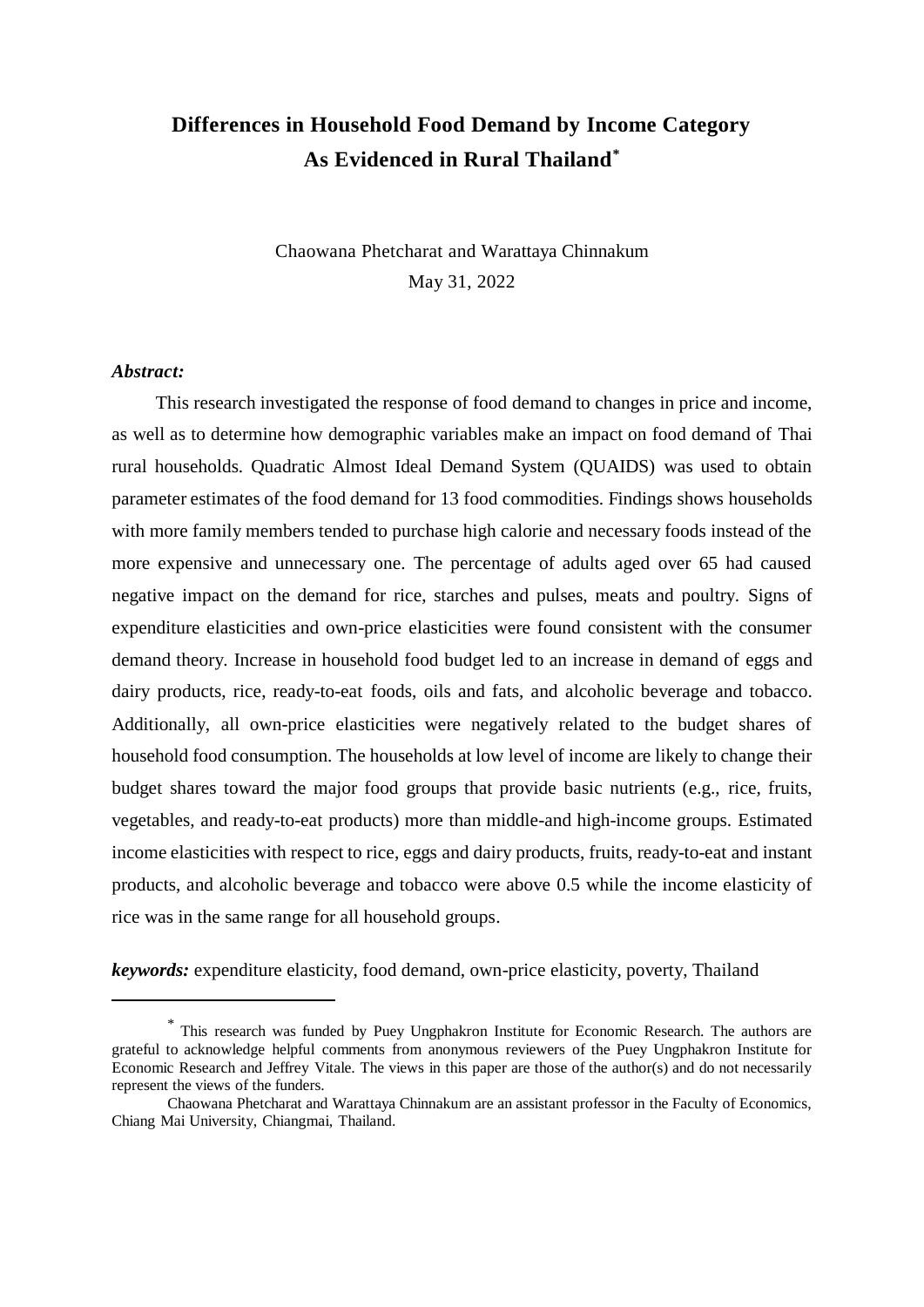### **1. Introduction**

In less than a generation, Thailand has made remarkable progress in social and economic development, moving from a low-income country to a middle-income country. The country has enjoyed annual growth rate averaging 4.83 percent from 1981 until 2020 and indeed has become an upper middle-income country from 2011 onwards. In 2019, gross national income per capita was 7,260 USD. Thai economy has been transformed from an agricultural society to modern industrial society. Economic poverty has continually improved. The country's poverty incidence based on national poverty lines has dramatically dropped from 42.2% in year 2000 to 16.4% in 2010 and 6.2% in 2019 (World Bank, 2021). Economic growth has diverged the Thai economy into a rural subsistence sector (i.e., traditional agriculture) and modern urban sector (i.e., industrial, commercial, and service). Modern economic structures have created jobs and generated income as well as, accelerated rural-urban migration. From 2010 to the recent year, 30-35 percent of Thai population is living in urban areas and working in the manufacturing, commercial, and service sectors (World Bank, 2021). In the meanwhile, more than 30 percent of Thai labor force is still working in the rural-agricultural sector (Thailand National Statistics Office, 2020). The average wage of agricultural workers was 5,000 baht per month (1 THB approximately equals to 0.032 USD, January, 2022), which accounted to only one third of non-farmworker wage rate (Bank of Thailand, 2018). By contrast, the annual income of non-poor farmworkers averaged 3,542 USD, which was 6 times higher than the low-income workers (Office of Thailand Agricultural Economics, 2019). Additionally, farmworkers who are living below the national poverty line (993 USD/year) during the 2013/14 crop year had an annual income of only 576 USD. The northeastern region of Thailand had the highest proportion of poor-agricultural households at 37.27 percent, followed by households in the northern, central and southern regions, at 26.09, 13.86 and 9.57 percent, respectively.

Population in developing countries have tendency to spend 60 to 80 percent of their household income on food (World Food Programme, 2019). Private consumption expenditure is also the largest component of the overall Thai national income. The private consumption share of the country GDP accounted for the 49 to 59 percent during 1998 to 2019; however, it annual growth rate has declined from 7.0% in year 2000 to 5.5% in 2010 and 4.0% in 2019. Further, the growth rate of Thai private consumption has dramatically decreased during the covid-19 pandemic. The annual growth rate averaged -1% in 2020 and has improved to 0.3%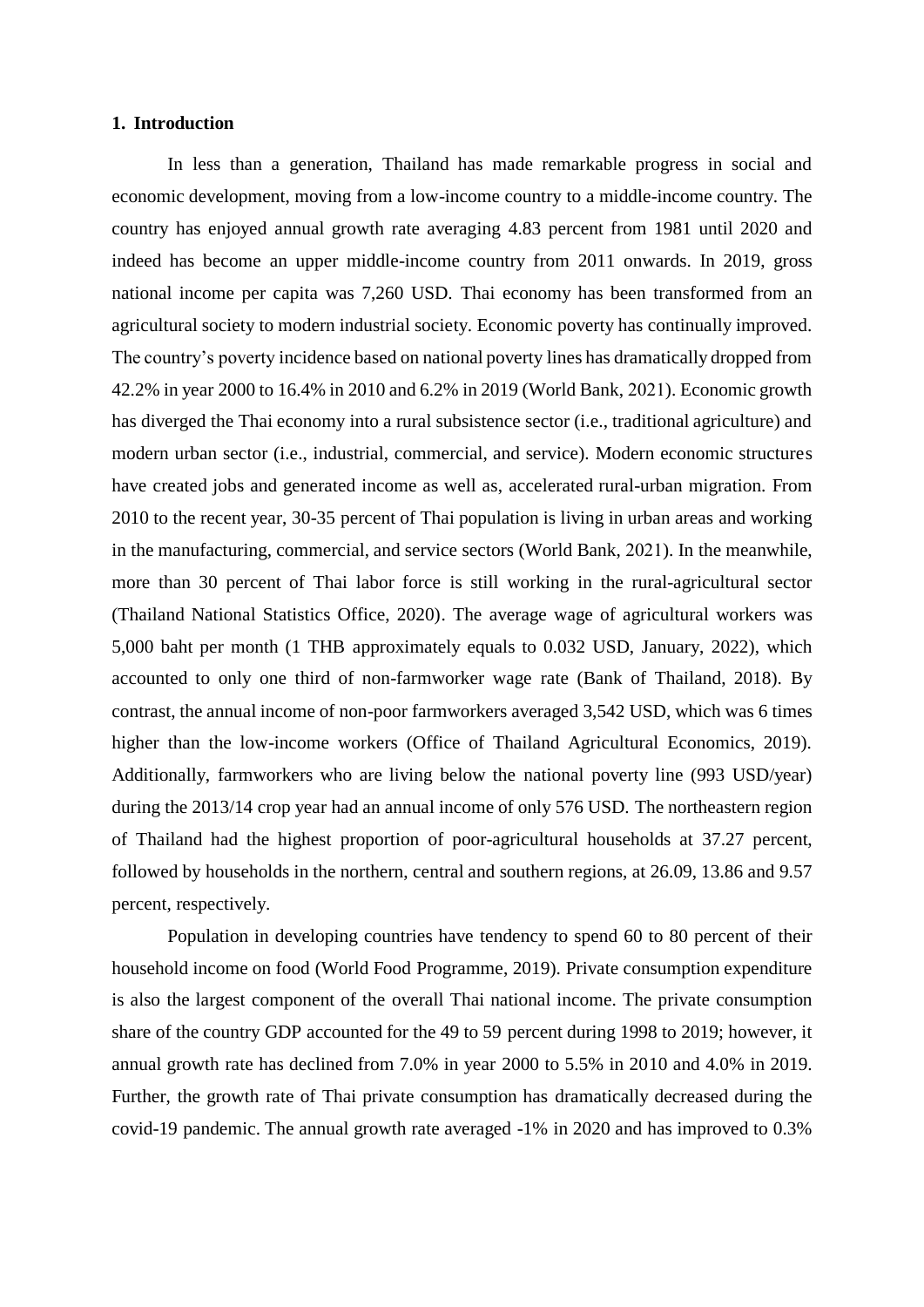in the fourth quarter of 2021 (Office of National Economic and Social Development Council, 2022). The economic development could has an impact on household socio-economic status and commodity demand. The poor is more experiencing severe economic distress*,* forcing them to cut back on non-essential goods such as school books, medicines, shelter and clothes (World Food Programme, 2019). Rising food prices would have stronger effect to low-income households than higher-income households.

Although the portion of the total Thai population living below the national poverty line has decreased, an unequal distribution of income in Thailand still remains as the country aims to become an upper-income country. Between years 2000 to 2019, Gini coefficient (an aggregate inequality measures) of Thailand was ranked above 0.36 (World Bank, 2021). The greater degree of inequality of income distribution has caused economic and social problems especially for the low-income households such as low standard of living, unaffordable health care and education. Food insecurity as a lack of financial resources to provide enough food in terms of quantity and quality for every member in the household, results in unhealthy and inactive life for adults, and child malnutrition. Households with income below and above the poverty line may respond to changes in food prices and income differently. Therefore, estimates of elasticity in prices and income under groups categorized by income, give a better understanding of household food demands.

Several previous studies have analyzed food consumption behavior of the households using either linear expenditure system (LES) or linear approximation of an almost ideal demand system (LA/AIDS) (Park et al. (1996), Henneberry et al. (1999), and Shiptsova et al. (2004)). Due to their disadvantages on the linearity of expenditure, Quadratic Almost Ideal Demand System (QUAIDS) proposed by Banks, Blundell, and Lewbel (1997) has been widely used for researchers in recent years to analyze the demand system (e.g., Abdulai and Aubert (2003), Zheng and Henneberry (2010), and Faharuddin et al. (2019)). The QUAIDS model allows food expenditure share to be a quadratic term which represents a flexible demand system. In addition to literatures on demand analysis, there are several studies showing estimate of own-price and income elasticities for food items in both developed and developing countries. However, none of the studies focused on the change in food consumption at different levels of household income, specifically for Thailand. This research, therefore, is emphasized to investigate the response of food demand to changes in price and household income, as well as to determine how demographic variables make an impact on food demand by using the QUAIDS. The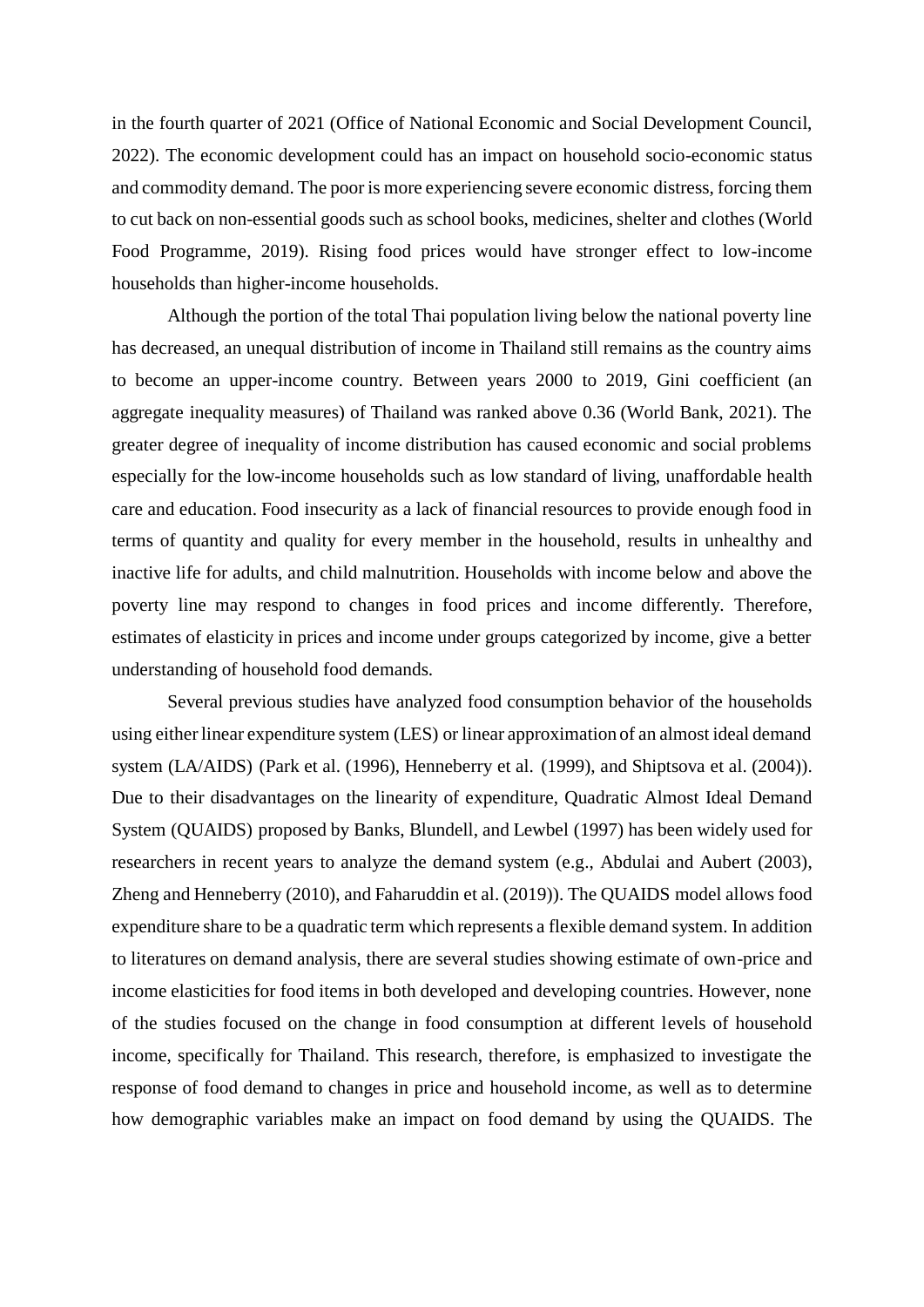remaining sections of the study proceed as follow: (*a*) description of data and analysis used in the study, (*b*) outline of methods and procedures for food demand model, (*c*) presentation of results of demand elasticities, and (*d*) discussion and implication.

# **2. Data**

Data used for this study is a portion of the 1998-2014 Townsend Thai monthly panel data, collected from rural households in four provinces of Thailand (i.e., Chachoengsao, Lopburi, Buriram and Srisaket). The Townsend Thai survey provides a sample of duplicated 261 households for a period of 16 years. Due to limitations on price data, only samples from year 2002 to 2014 (13 years) were included in this study. The data set hence consisted of 3,390 observations. In addition, household expenditures for some food groups were recorded as zero, which could be due to non-purchases in food commodities, or missing values from the interview. The zero-expenditure problem, i.e. censoring of dependent variables, caused biased parameter estimates. Thus, observations of households with zero expenditures exceeding five food groups were necessarily removed. On net, the data set consisted of 2,687 observations. Tables 1 and 2 present number of samples and average annual income of the households in the four provinces during the 13 years.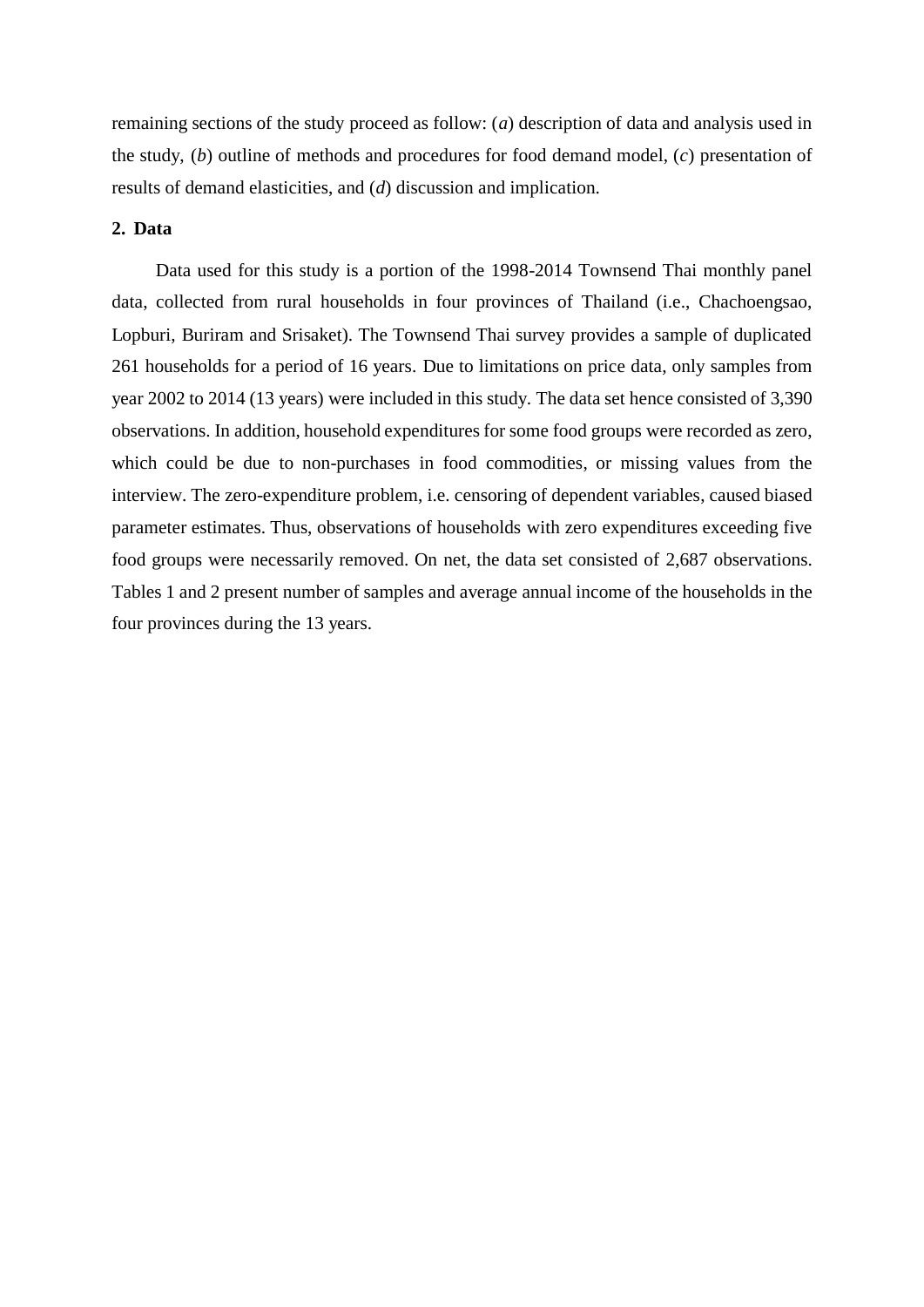|           | <b>Number of samples</b><br>(household/ (Percent)) |                |         |                 |                         |  |  |  |  |  |
|-----------|----------------------------------------------------|----------------|---------|-----------------|-------------------------|--|--|--|--|--|
| Year      | Chachongsao                                        | <b>Buriram</b> | Lopburi | <b>Srisaket</b> | <b>All</b><br>provinces |  |  |  |  |  |
| 2002      | 75                                                 | 24             | 33      | 57              | 189                     |  |  |  |  |  |
|           | (39.68)                                            | (12.70)        | (17.46) | (30.16)         | (100)                   |  |  |  |  |  |
| 2003      | 88                                                 | 21             | 32      | 61              | 202                     |  |  |  |  |  |
|           | (43.56)                                            | (10.40)        | (15.84) | (30.20)         | (100)                   |  |  |  |  |  |
| 2004      | 91                                                 | 29             | 26      | 67              | 213                     |  |  |  |  |  |
|           | (42.72)                                            | (13.62)        | (12.21) | (31.46)         | (100)                   |  |  |  |  |  |
| 2005      | 87                                                 | 27             | 28      | 64              | 206                     |  |  |  |  |  |
|           | (42.23)                                            | (13.11)        | (13.59) | (31.07)         | (100)                   |  |  |  |  |  |
| 2006      | 82                                                 | 27             | 31      | 62              | 202                     |  |  |  |  |  |
|           | (40.59)                                            | (13.37)        | (15.35) | (30.69)         | (100)                   |  |  |  |  |  |
| 2007      | 85                                                 | 23             | 32      | 68              | 208                     |  |  |  |  |  |
|           | (40.87)                                            | (11.06)        | (15.38) | (32.69)         | (100)                   |  |  |  |  |  |
| 2008      | 87                                                 | 18             | 31      | 55              | 191                     |  |  |  |  |  |
|           | (45.55)                                            | (9.42)         | (16.23) | (28.80)         | (100)                   |  |  |  |  |  |
| 2009      | 91                                                 | 26             | 36      | 58              | 211                     |  |  |  |  |  |
|           | (43.13)                                            | (12.32)        | (17.06) | (27.49)         | (100)                   |  |  |  |  |  |
| 2010      | 96                                                 | 24             | 44      | 66              | 230                     |  |  |  |  |  |
|           | (41.74)                                            | (10.43)        | (19.13) | (28.70)         | (100)                   |  |  |  |  |  |
| 2011      | 96                                                 | 22             | 35      | 63              | 216                     |  |  |  |  |  |
|           | (44.44)                                            | (10.19)        | (16.20) | (29.17)         | (100)                   |  |  |  |  |  |
| 2012      | 95                                                 | 25             | 27      | 62              | 209                     |  |  |  |  |  |
|           | (45.45)                                            | (11.96)        | (12.92) | (29.67)         | (100)                   |  |  |  |  |  |
| 2013      | 95                                                 | 22             | 29      | 53              | 199                     |  |  |  |  |  |
|           | (47.74)                                            | (11.06)        | (14.57) | (26.63)         | (100)                   |  |  |  |  |  |
| 2014      | 96                                                 | 22             | 34      | 59              | 211                     |  |  |  |  |  |
|           | (45.50)                                            | (10.43)        | (16.11) | (27.96)         | (100)                   |  |  |  |  |  |
| All years | 1,164                                              | 310            | 418     | 795             | 2,687*                  |  |  |  |  |  |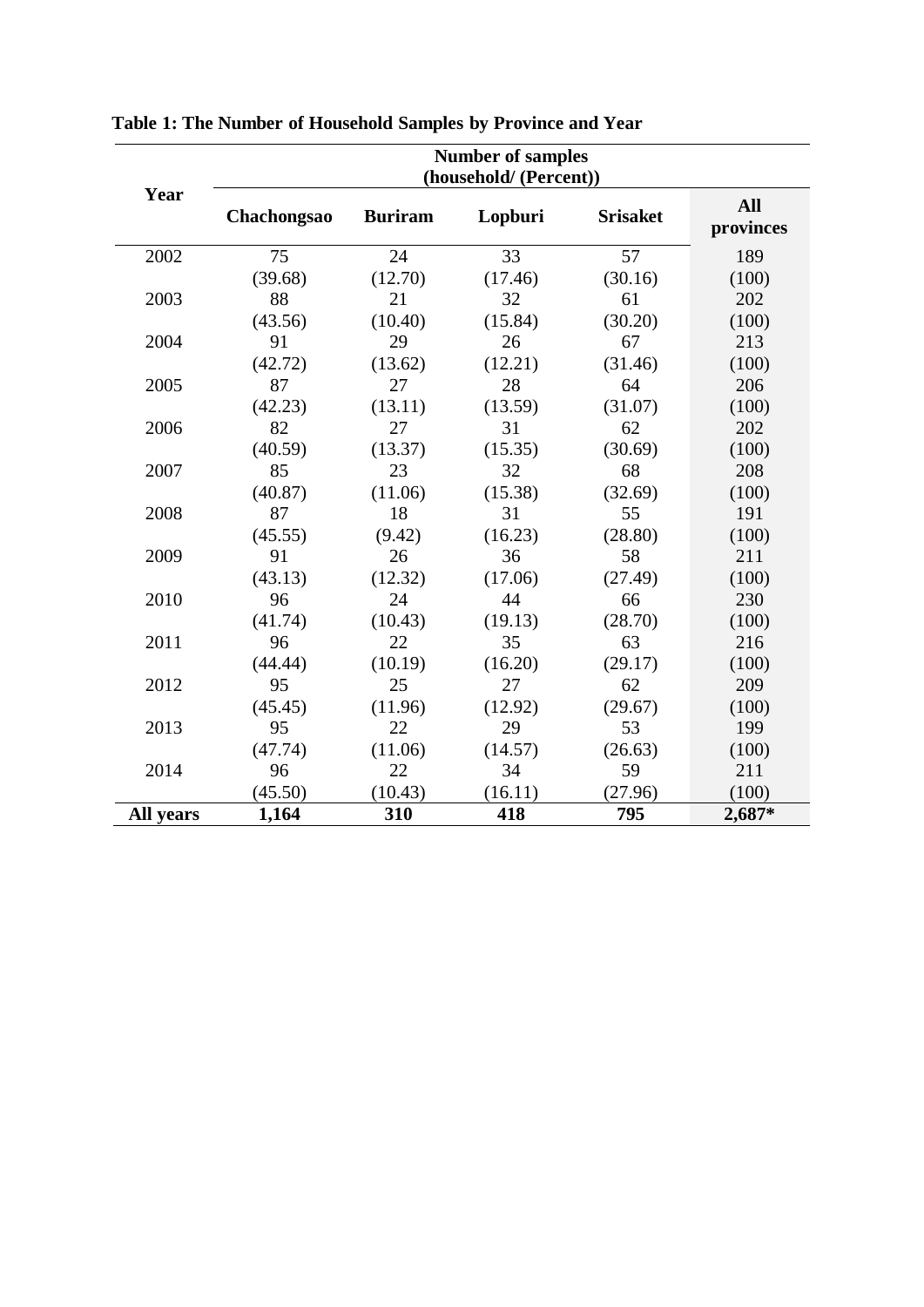| Year | Chachungsao | <b>Burirum</b> | Lopburi     | <b>Srisaket</b> |             | <b>All</b> |            |            |
|------|-------------|----------------|-------------|-----------------|-------------|------------|------------|------------|
|      | Mean/(S.D.) | Mean/(S.D.)    | Mean/(S.D.) | Mean/(S.D.)     | <b>Mean</b> | S.D.       | Min        | <b>Max</b> |
| 2002 | 193370      | 63939.56       | 140307.6    | 64753.08        | 128880.3    | 169554.4   | -439203    | 1010424    |
|      | (218374.7)  | (79389.0)      | (115881.3)  | (107683.5)      |             |            |            |            |
| 2003 | 190076.7    | 114127.8       | 171675.9    | 56201.01        | 138838.2    | 187155.9   | $-51476$   | 1546941    |
|      | (226285.9)  | (220080.2)     | (123249.2)  | (86708.09)      |             |            |            |            |
| 2004 | 170295.3    | 161843.9       | 184556.8    | 70851.39        | 139605      | 225844.7   | $-207408$  | 2750918    |
|      | (147776.8)  | (505087.2)     | (141765.7)  | (105378.5)      |             |            |            |            |
| 2005 | 178101.4    | 60980.02       | 188458      | 65077.66        | 129044.1    | 142016.8   | $-81672.9$ | 625520     |
|      | (150985.9)  | (85612.12)     | (153241.8)  | (101910.6)      |             |            |            |            |
| 2006 | 188434.6    | 48671.58       | 175438.8    | 71422.5         | 131844.4    | 139369.6   | -33399     | 676694     |
|      | (147493.7)  | (77652.91)     | (126567.1)  | (112358.7)      |             |            |            |            |
| 2007 | 220450.7    | 85625.19       | 249557.8    | 65260.53        | 159284.9    | 195016.5   | $-15807$   | 1474152    |
|      | (218446.9)  | (84388.91)     | (229269.6)  | (107426)        |             |            |            |            |
| 2008 | 301324.5    | 118857.1       | 311239.9    | 80470.81        | 222141.3    | 260831.1   | $-28027.9$ | 1744768    |
|      | (302027.6)  | (136393.6)     | (253168.3)  | (118220.9)      |             |            |            |            |
| 2009 | 335537.9    | 79502.39       | 403436.4    | 109898.7        | 253549      | 412585.2   | $-7245.69$ | 4835160    |
|      | (316177.9)  | (110280.5)     | (791767.1)  | (138923.4)      |             |            |            |            |
| 2010 | 342370.3    | 174769.9       | 373690.2    | 121885          | 267603.5    | 408380.2   | $-4139.35$ | 4883139    |
|      | (318267.8)  | (208666.3)     | (740389.3)  | (144393.7)      |             |            |            |            |

**Table 2: The Average per Capita Income of Households by Province and Year**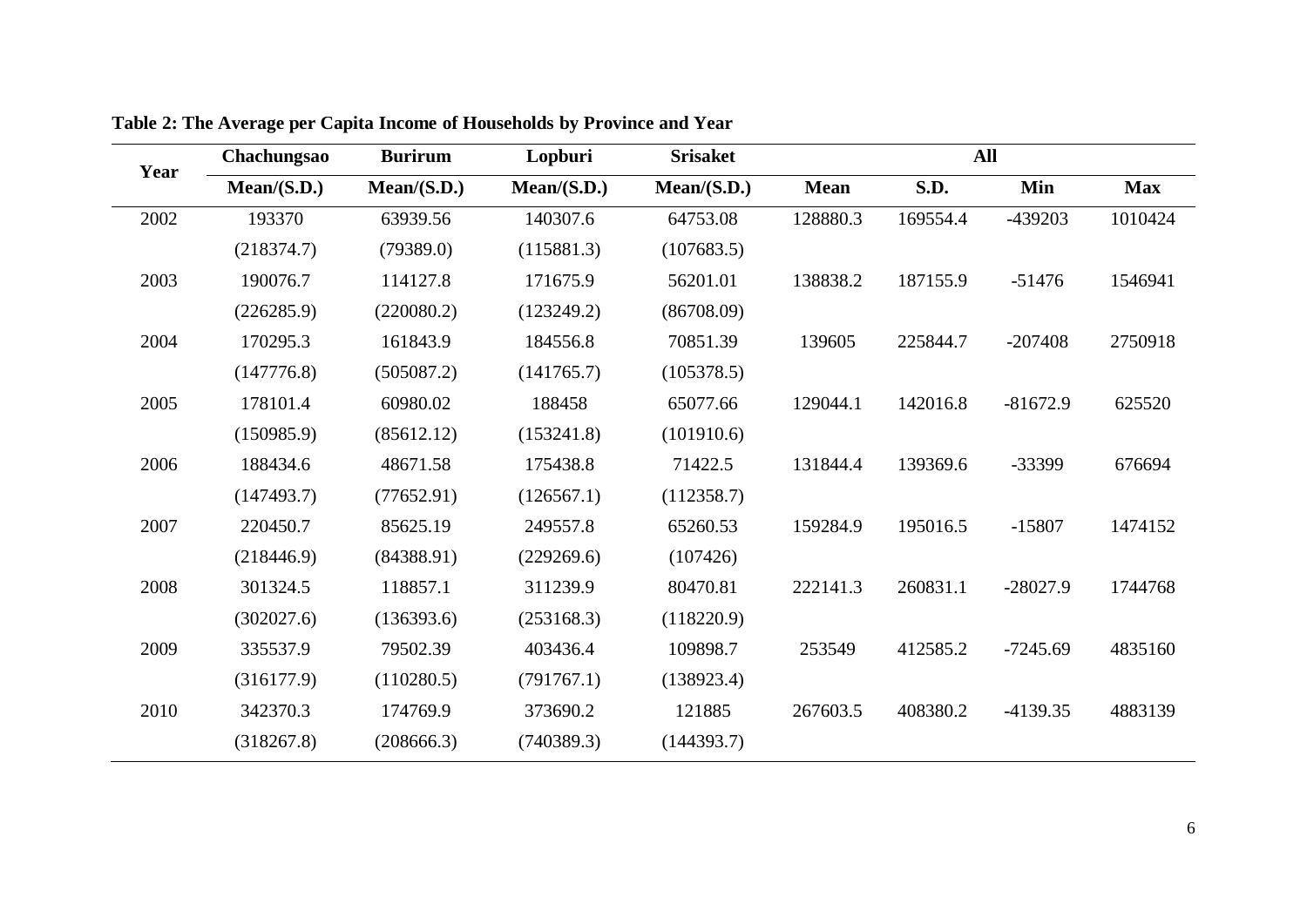|  | Table 2: (cont'd) |  |
|--|-------------------|--|
|  |                   |  |

| Year                 | Chachungsao | <b>Burirum</b> | Lopburi     | <b>Srisaket</b> |             |             | All        |            |
|----------------------|-------------|----------------|-------------|-----------------|-------------|-------------|------------|------------|
|                      | Mean/(S.D.) | Mean/(S.D.)    | Mean/(S.D.) | Mean/(S.D.)     | <b>Mean</b> | <b>S.D.</b> | Min        | <b>Max</b> |
| 2011                 | 364226.4    | 167728.2       | 385308.1    | 126462          | 278280.8    | 298455      | $-837.581$ | 1625988    |
|                      | (307742.8)  | (194532.8)     | (377991.5)  | (164151)        |             |             |            |            |
| 2012                 | 481079.4    | 198686.9       | 540274.9    | 100827.5        | 342145.6    | 450629.3    | $-2505.07$ | 4062975    |
|                      | (553023.7)  | (206539.5)     | (428834.9)  | (104451.4)      |             |             |            |            |
| 2013                 | 398790.3    | 195192.8       | 365823.4    | 166658.5        | 309653.8    | 320535.7    | $-31177$   | 2095753    |
|                      | (359178)    | (153937.9)     | (397361.8)  | (144070.1)      |             |             |            |            |
| 2014                 | 365398.3    | 239142.2       | 351266.7    | 141772.8        | 287426.7    | 315696.4    | $-182029$  | 1653474    |
|                      | (338648.8)  | (297932.7)     | (313910)    | (223358.7)      |             |             |            |            |
| <b>Total</b>         | 291803.7    | 129574.9       | 298715.8    | 94537.67        | 215797.7    | 301483.6    | -439202.8  | 4883139    |
|                      | (316185.4)  | (225237.3)     | (421760.1)  | (134776)        |             |             |            |            |
| <b>All Provinces</b> |             |                |             |                 |             |             |            |            |
| Mean                 | 291803.7    | 129574.9       | 298715.8    | 94537.67        |             |             |            |            |
| S.D.                 | 316185.4    | 225237.3       | 421760.1    | 134776          |             |             |            |            |
| Min                  | $-439202.8$ | $-81672.94$    | $-4139.351$ | $-102460.7$     |             |             |            |            |
| Max                  | 4062975     | 2750918        | 4883139     | 1653474         |             |             |            |            |

*Note***:** Estimated from 2,687 observations.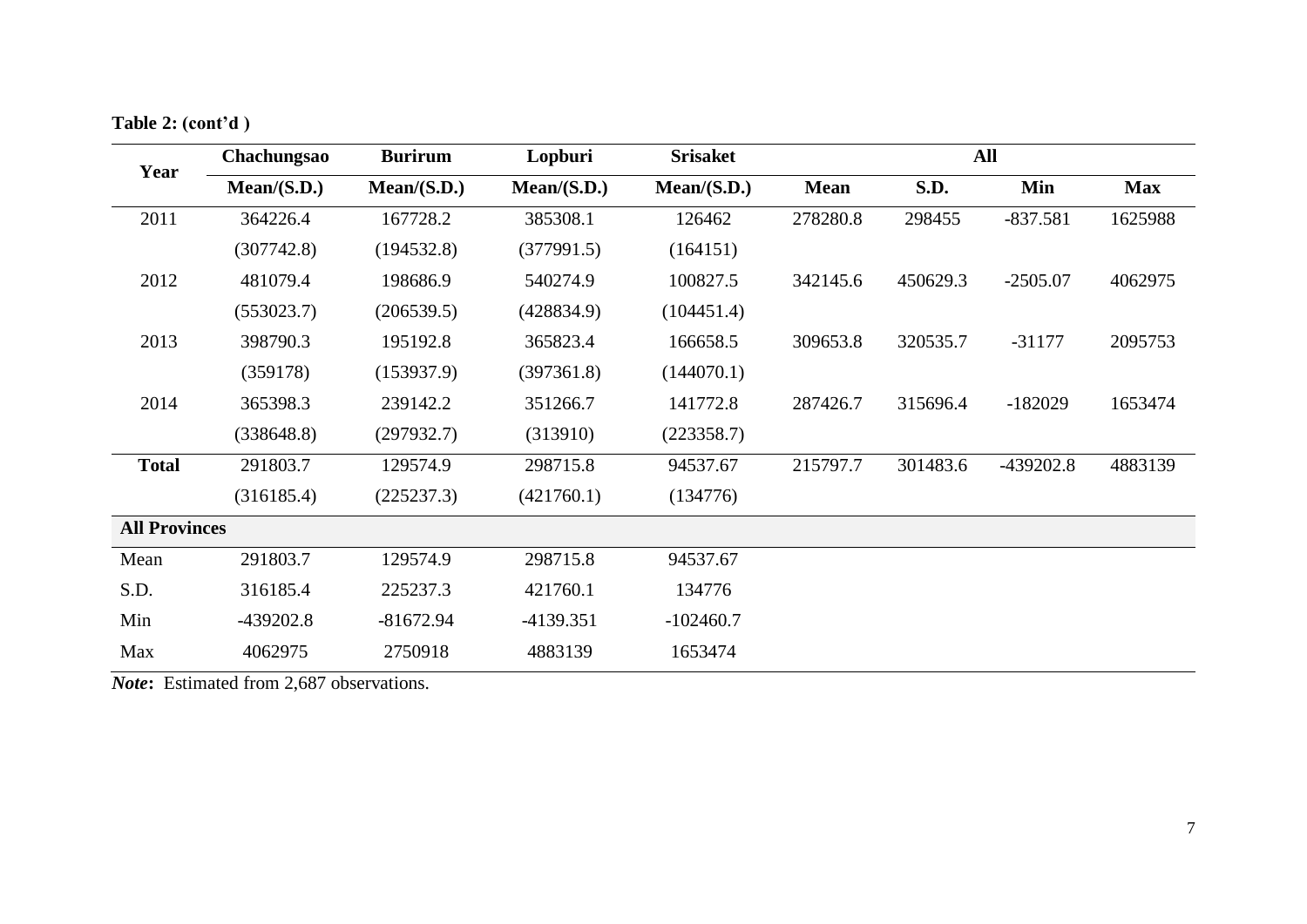The annual income in this study was calculated as total revenue minus total cost of the production and other production activities. In some years, the households had invested in their production causing them a minus annual income. Therefore, the observations with a large outlier of the per capita income and expenditure were removed from the analysis. And, some households had a negative value of the quality-adjusted prices. This set of observations were also removed from the analysis. The final set of data used in our food demand system consisted of 2,370 observations.

This particular research was aimed to determine the effect of income level on household food consumption, therefore, data was divided into 5 equally sized groups based on the quintile of income: low income, lower middle-income, middle income, upper middle-income, and high-income households. Table 3 reports the summary statistic for the household per capita income for the 5 quintiles.

|                 | Per capita income (baht/year) | <b>Number of samples</b> |         |         |             |
|-----------------|-------------------------------|--------------------------|---------|---------|-------------|
| <b>Quintile</b> | mean                          | S.D.                     | min     | max     | (household) |
|                 | 16,634                        | 11,271                   |         | 36,551  | 405         |
| $\overline{2}$  | 63,820                        | 16,672                   | 36,551  | 94,380  | 494         |
| 3               | 136,382                       | 25,888                   | 94,425  | 182,077 | 494         |
| 4               | 263,851                       | 52,342                   | 182,085 | 363,232 | 494         |
| 5               | 673,367                       | 442,362                  | 363,727 | 4883139 | 483         |
| <b>Total</b>    | 236,799                       | 310,231                  |         | 4883139 | 2,370       |

**Table 3: Summary Statistics for Household per Capita Income by Quintile**

*Note*: Quintiles 1 to 5 are low income, lower middle-income, middle income, and upper middleincome, and high-income households.

Table 4 presents descriptive statistics of demographic variables for households. The family size, number of adults, and educational level of household heads was lower in low and lower middle-income families while their ages were higher as compared to the upper middleincome and high-income households. The low-income households showed a larger youth dependency ratio, percentage of children under age 18, and percentage of adults aged over 65 was compared with those high-income households as our expectation.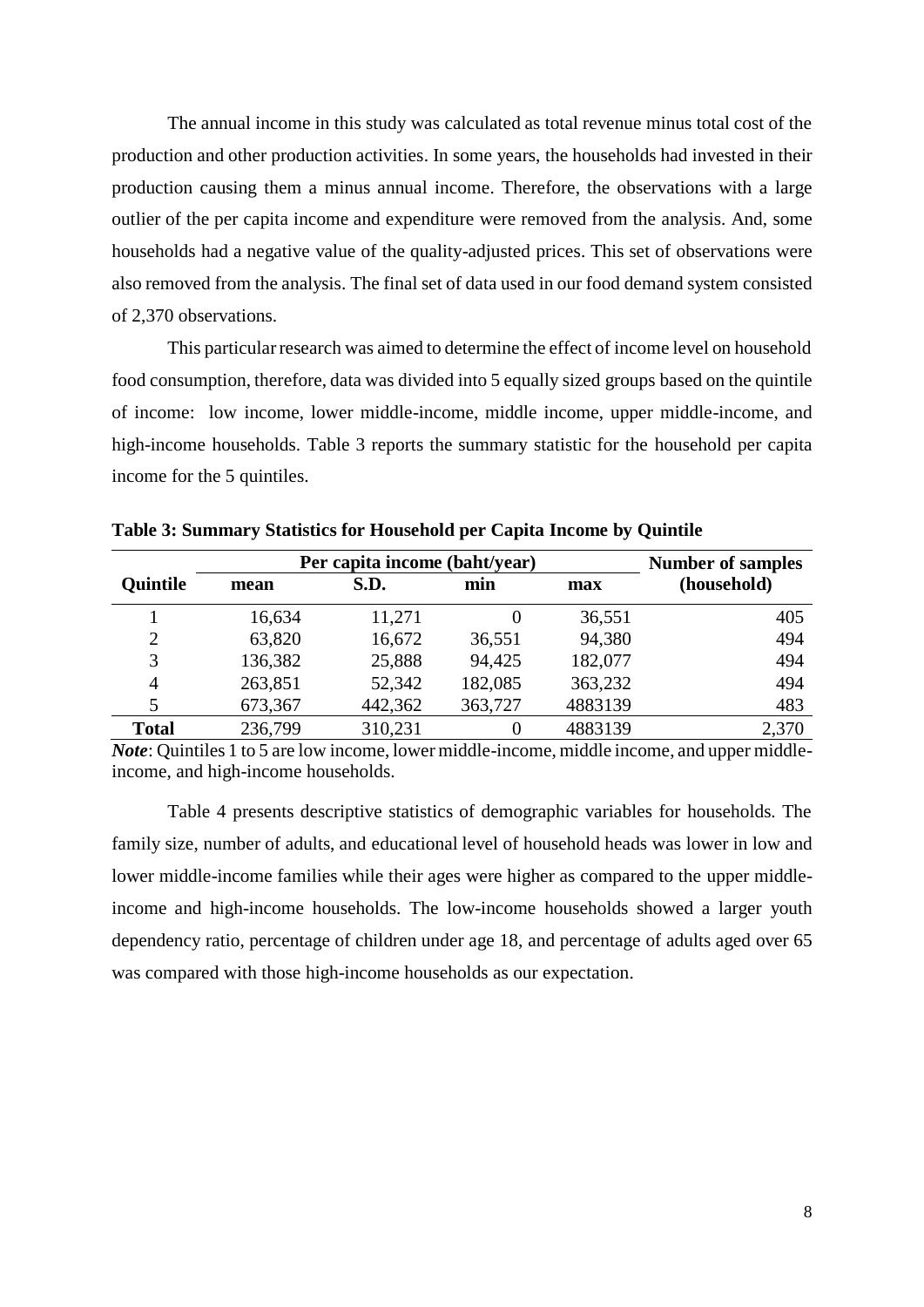| <b>Demographic Variables</b>      | <b>Income Category</b><br>Mean/ $(S.D.)$ |        |                |                |                |             | <b>All</b>       |      |                  |                |  |
|-----------------------------------|------------------------------------------|--------|----------------|----------------|----------------|-------------|------------------|------|------------------|----------------|--|
|                                   | Q1                                       | Q2     | Q <sub>3</sub> | Q <sub>4</sub> | Q <sub>5</sub> | <b>Mean</b> | <b>Median</b>    | S.D. | Min              | <b>Max</b>     |  |
| Age of head of household (year)   | 68                                       | 63     | 60             | 61             | 59             | 62          | 63               | 13   | 30               | 94             |  |
|                                   | (12)                                     | (12)   | (13)           | (13)           | (12)           |             |                  |      |                  |                |  |
| Gender of head of household       | 1.9                                      | 1.8    | 1.8            | 1.6            | 1.6            | 1.7         | $\mathbf{1}$     | 0.96 | $\mathbf{1}$     | 3              |  |
| $(1 = male, 0 = female)$          | (0.99)                                   | (0.97) | (0.98)         | (0.91)         | (0.9)          |             |                  |      |                  |                |  |
| Educational level of household    | 4.4                                      | 4.2    | 4.6            | 5              | 5.8            | 4.8         | $\overline{4}$   | 2.8  | $\boldsymbol{0}$ | 16             |  |
| heads (year)                      | (2.5)                                    | (2.2)  | (2.4)          | (2.5)          | (3.7)          |             |                  |      |                  |                |  |
| Family size (person)              | 3.9                                      | 4.3    | 4.4            | 4.6            | 4.9            | 4.4         | $\overline{4}$   | 1.9  | $\mathbf{1}$     | 15             |  |
|                                   | (2)                                      | (1.7)  | (1.7)          | (1.7)          | (2.1)          |             |                  |      |                  |                |  |
| Number of adults (person)         | 1.8                                      | 2.3    | 2.7            | 2.9            | 3.3            | 2.6         | 3                | 1.4  | $\boldsymbol{0}$ | 9              |  |
|                                   | (1.4)                                    | (1.3)  | (1.2)          | (1.2)          | (1.4)          |             |                  |      |                  |                |  |
| Number of children under age 18   | 0.78                                     | 0.74   | 0.71           | 0.53           | 0.43           | 0.63        | $\boldsymbol{0}$ | 0.94 | $\boldsymbol{0}$ | $\overline{7}$ |  |
| (person)                          | (1.1)                                    | (1)    | (1)            | (0.74)         | (0.73)         |             |                  |      |                  |                |  |
| Number of adults aged 65 and      | 0.99                                     | 0.76   | 0.63           | 0.72           | 0.73           | 0.77        | $\mathbf{1}$     | 0.8  | $\boldsymbol{0}$ | 3              |  |
| above (person)                    | (0.76)                                   | (0.82) | (0.73)         | (0.79)         | (0.84)         |             |                  |      |                  |                |  |
| Youth dependency ratio            | 0.35                                     | 0.34   | 0.28           | 0.21           | 0.15           | 0.27        | $\boldsymbol{0}$ | 0.44 | $\boldsymbol{0}$ | $\overline{4}$ |  |
|                                   | (0.55)                                   | (0.53) | (0.43)         | (0.33)         | (0.28)         |             |                  |      |                  |                |  |
| Average percentage of children    | 15                                       | 15     | 14             | 10             | 7.7            | 12          | $\boldsymbol{0}$ | 17   | $\overline{0}$   | 100            |  |
| under age 18                      | (20)                                     | (19)   | (18)           | (14)           | (13)           |             |                  |      |                  |                |  |
| Average percentage of adults aged | 36                                       | 20     | 16             | 16             | 15             | 20          | 17               | 25   | $\boldsymbol{0}$ | 100            |  |
| 65 and above                      | (35)                                     | (23)   | (20)           | (18)           | (18)           |             |                  |      |                  |                |  |
| Average percentage of households  | 20.02                                    | 19.99  | 20.02          | 19.99          | 19.99          |             |                  |      |                  |                |  |

*Note*: Q1 to Q 5 are low income, lower middle-income, middle income, upper middle-income, and high-income households.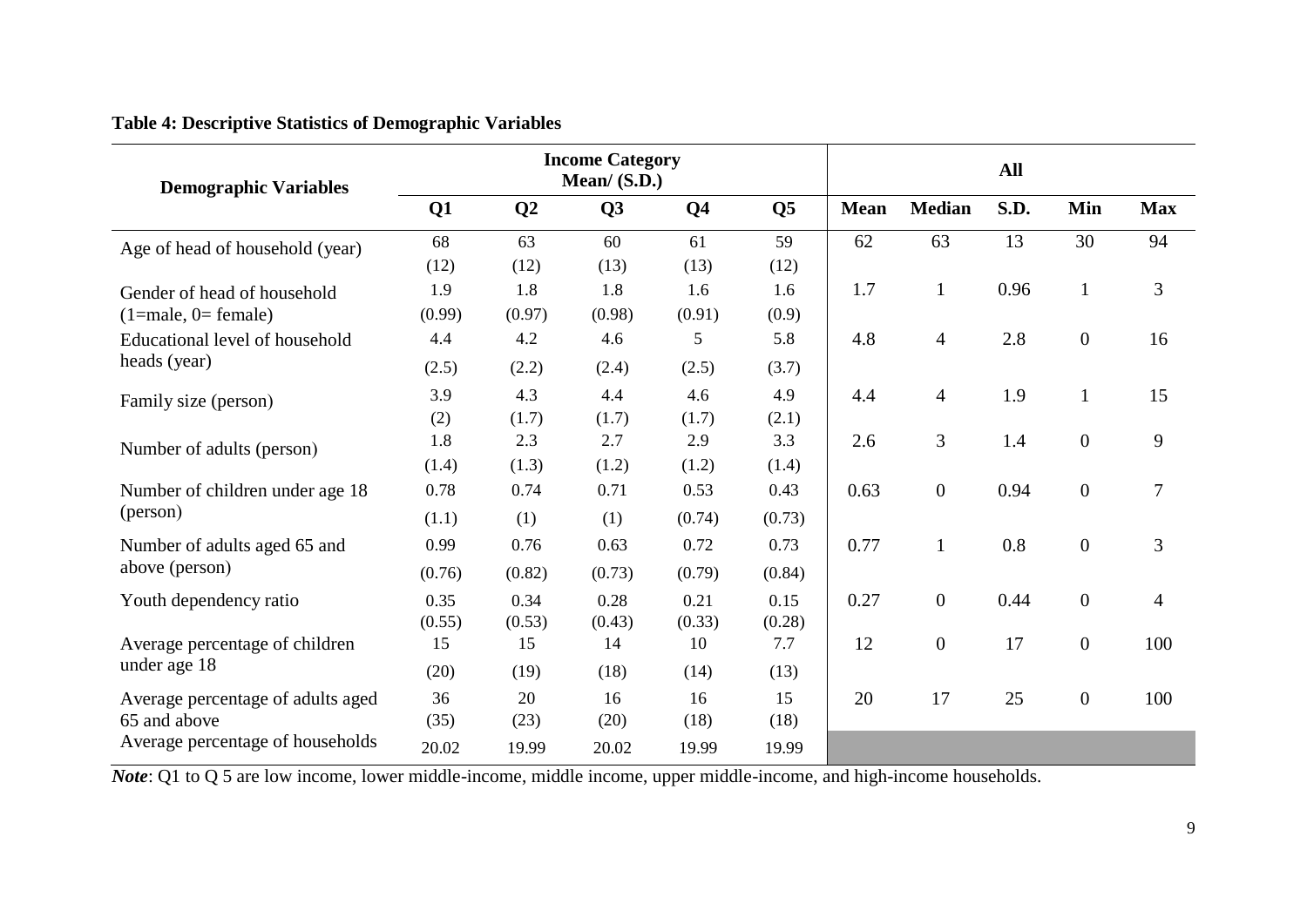Details on household expenditures for both food and non-food items, and food items purchased over a one-month period were recorded and included in the survey. Household food consumptions were composed of 13 aggregate food groups: rice, starches and pulses, meats and poultry, aquatic products, eggs and dairy products, oils and fats, seasoning and others, fruits, vegetables, sugar and sweet products, ready-to-eat and instant products, non-alcoholic beverage, and alcoholic beverage and tobacco. Prices of commodities were not available in the Townsend Thai monthly survey thus were obtained from the Office of Provincial Affairs, Ministry of Commerce (2021). A geometric mean was subsequently applied to calculate the price of a particular food group.

Special differences in prices between households, however, could exist as a result of consumer's choice of a product quality and quantity of the composite good. The cross-sectional price variation can be adjusted by using hedonic regression (Cox and Wohlgenant 1986; Gao, Wailes, and Cramer 1994; Park et al. 1996; Zheng and Henneberry, 2010). Following the approach discussed by Cox and Wohlgenant, the quality-adjusted prices were regressed on gender of household head, household location, income, and size as

$$
p_{it} = \delta_0 + \delta_1 L B + \delta_2 BR + \delta_3 SK + \sum_{k=4}^{6} \delta_j x_{it} + \delta_7 x_{it}^2 + \varepsilon_{it}
$$
 (1)

where *pit* is the quality-adjusted prices of the *i*th food group in year *t*; *LB*, *BR*, and *SK* are a binary variable representing household location (i.e., Lopburi, Buriram, and Srisaket province, respectively); *x*<sup>i</sup> is the *k*th demographic variables that consist of income, household size, gender of household head, and quadratic term of household size; and  $\varepsilon_{it}$  is the error term.

Figure 1 (a)-(d) presents the comparison of computed price from historical data and quality-adjusted price of example commodities for period 2002-2014.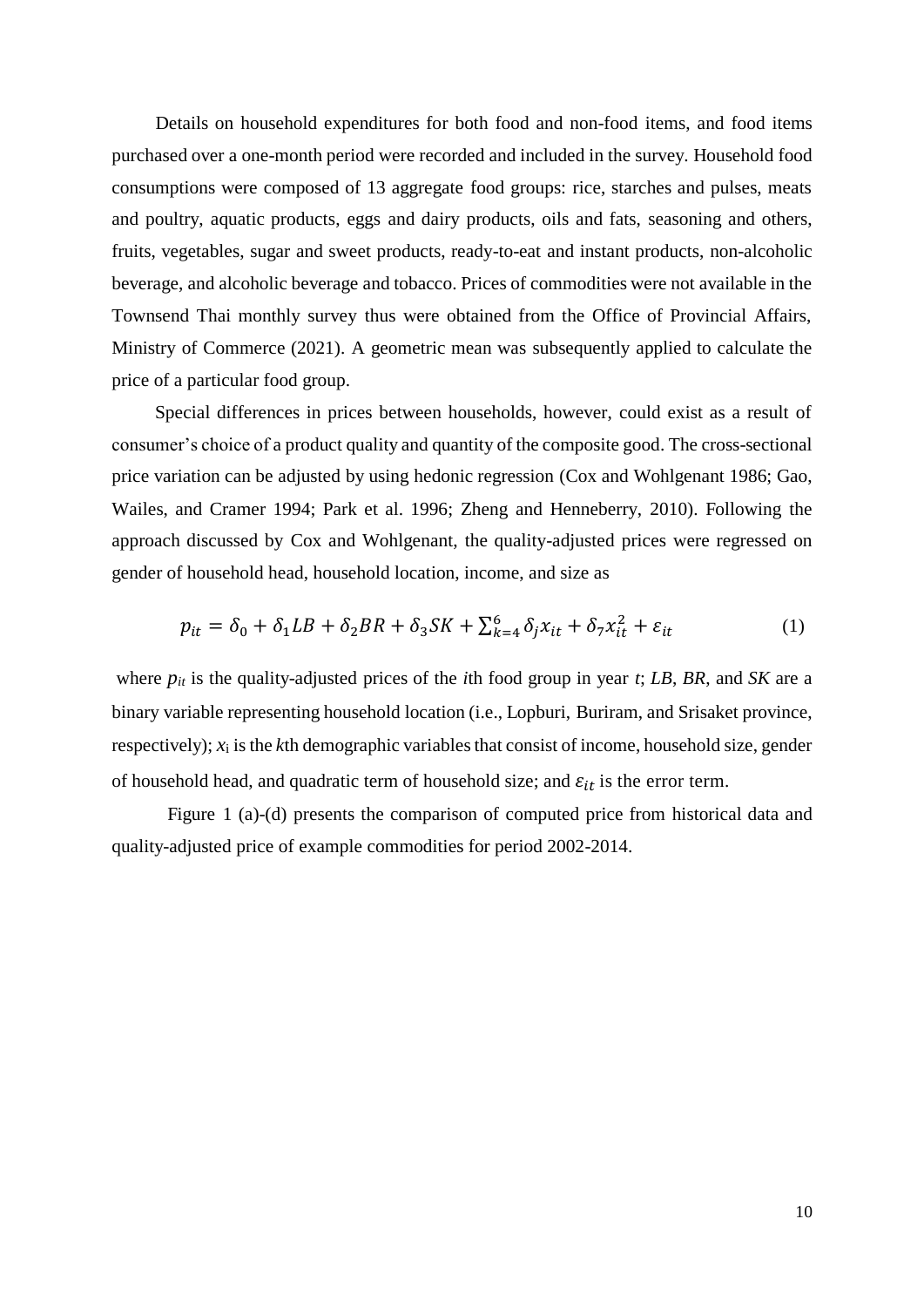

**Figure 1 (a): Rice**



**Figure 1 (b): Meats and Poultry**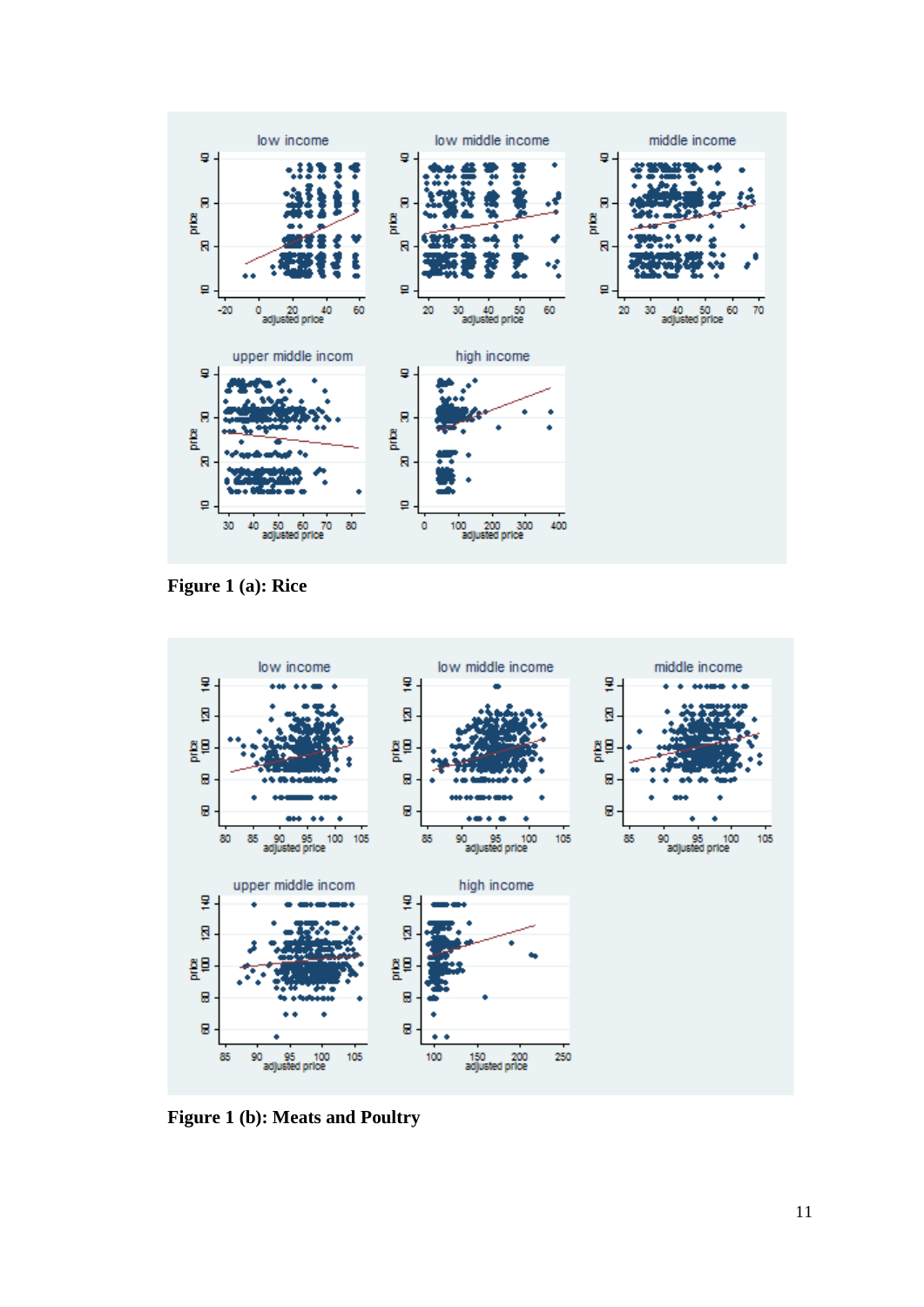

**Figure 1 (c): Egg and Daily Products**



**Figure 1 (d): Fruits**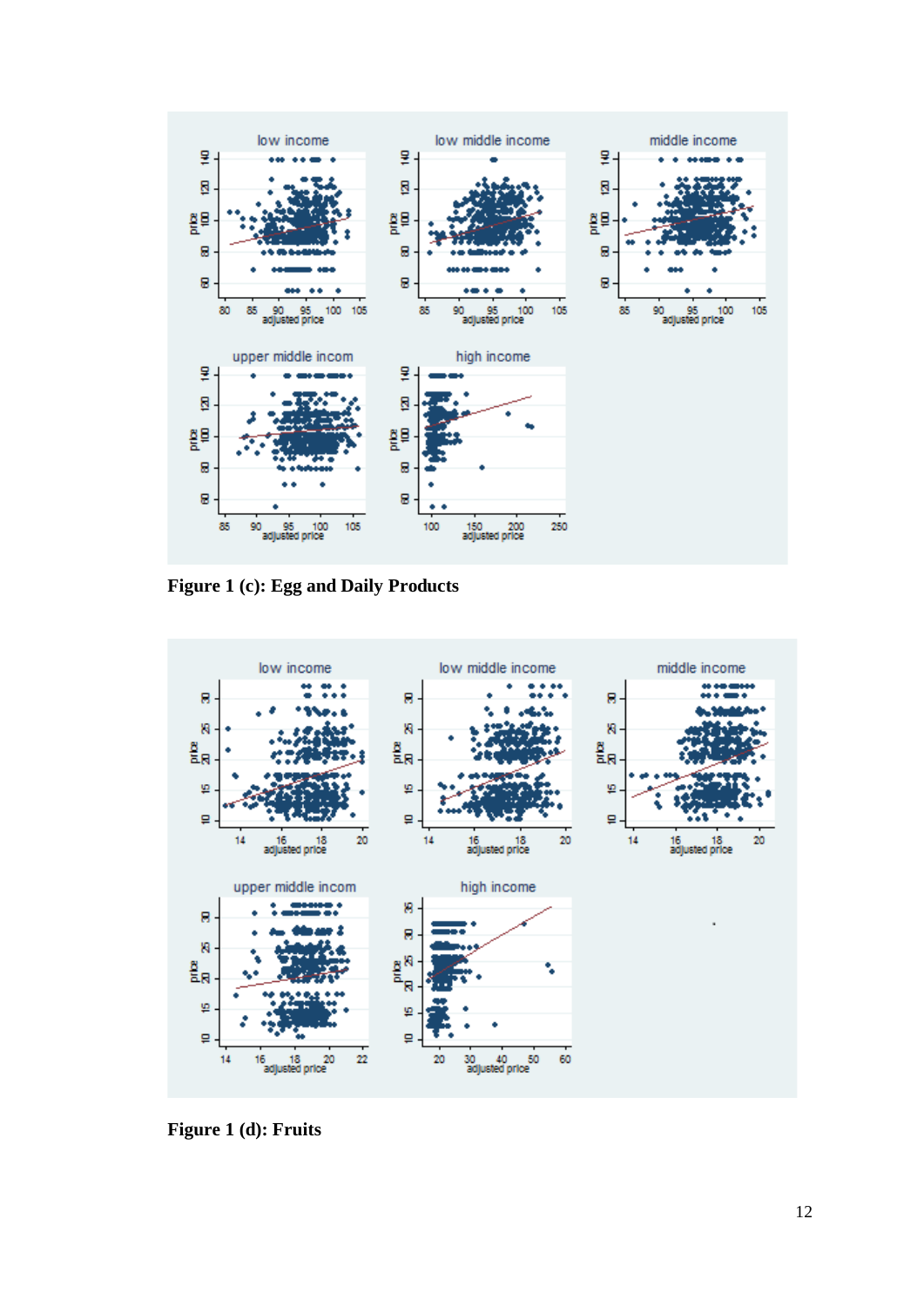The continuing data within a long period assisted in visualizing the composition of household expenditures and consumption pattern. Table 5 reports per capita income and total expenditure of the study households among the five income categories. The low-income households showed a higher proportion of the expenditures for both food and non-foods than the high-income group (Table 6).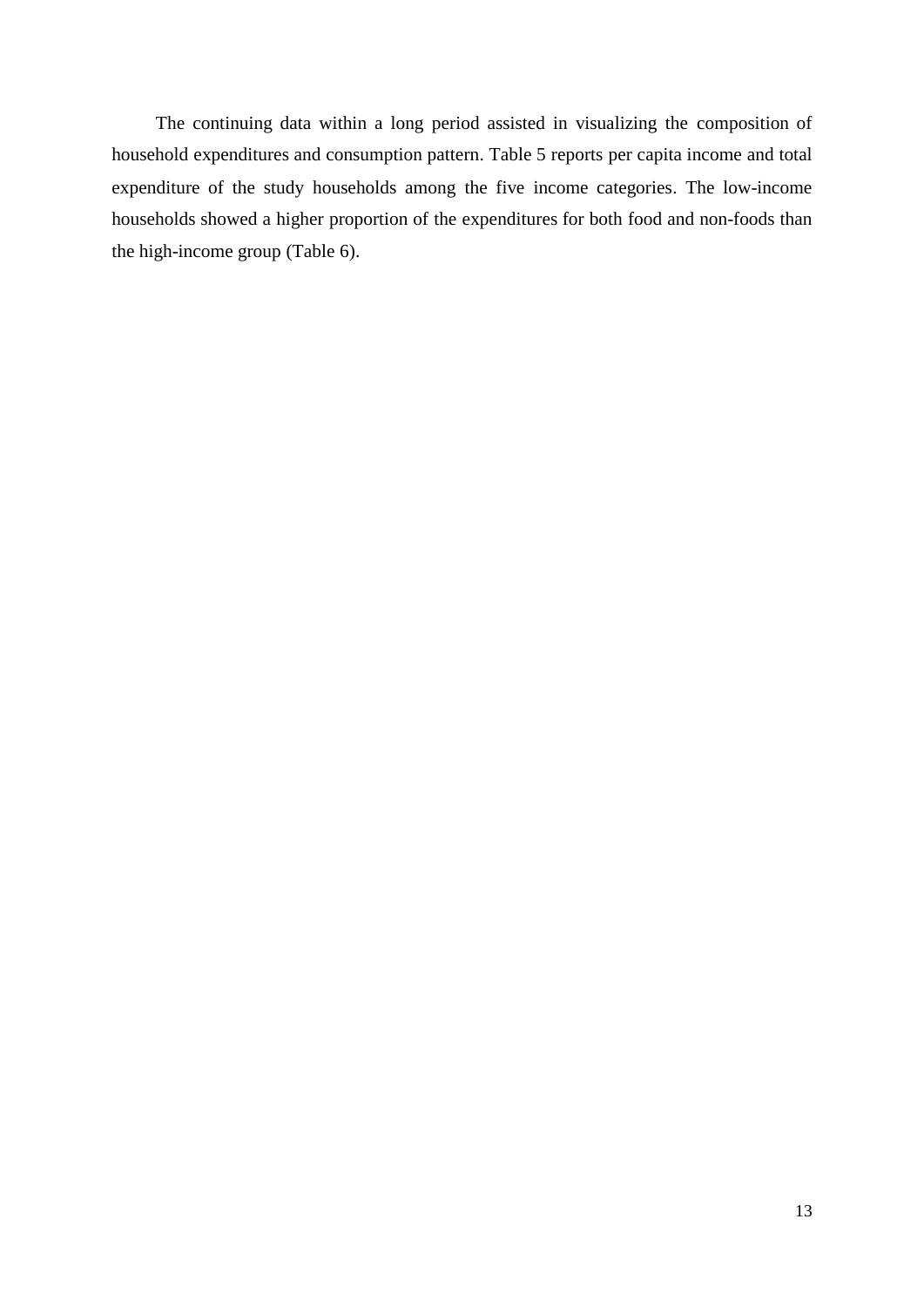| <b>Total income</b> |                  |                |                |                |                |         | <b>Total expenditure</b> |             |                |                |  |  |
|---------------------|------------------|----------------|----------------|----------------|----------------|---------|--------------------------|-------------|----------------|----------------|--|--|
|                     |                  |                | <b>Mean</b>    |                |                |         |                          | <b>Mean</b> |                |                |  |  |
| Year                | Q1               | Q <sub>2</sub> | Q <sub>3</sub> | Q <sub>4</sub> | Q <sub>5</sub> | Q1      | Q <sub>2</sub>           | Q3          | Q <sub>4</sub> | Q <sub>5</sub> |  |  |
| 2002                | 18,515           | 58,970         | 132,272        | 266,204        | 566,281        | 39,912  | 41,635                   | 72,778      | 90,993         | 107,236        |  |  |
| 2003                | 17,208           | 65,162         | 138,400        | 257,740        | 617,199        | 38,412  | 56,218                   | 72,414      | 104,145        | 173,479        |  |  |
| 2004                | 17,987           | 59,987         | 131,183        | 269,748        | 653,510        | 43,406  | 49,495                   | 82,716      | 103,008        | 116,717        |  |  |
| 2005                | 16,105           | 63,111         | 136,098        | 265,862        | 482,492        | 45,690  | 59,158                   | 84,185      | 128,589        | 134,554        |  |  |
| 2006                | 17,664           | 62,701         | 129,331        | 261,060        | 482,196        | 43,109  | 58,748                   | 80,631      | 119,590        | 136,260        |  |  |
| 2007                | 15,978           | 61,058         | 134,675        | 271,450        | 577,122        | 46,840  | 64,840                   | 76,634      | 142,728        | 149,253        |  |  |
| 2008                | 15,226           | 66,155         | 137,077        | 261,140        | 628,626        | 53,640  | 61,174                   | 101,327     | 133,281        | 165,549        |  |  |
| 2009                | 16,108           | 63,253         | 138,551        | 263,845        | 719,104        | 52,551  | 67,730                   | 86,205      | 119,098        | 158,738        |  |  |
| 2010                | 14,229           | 69,077         | 142,262        | 264,165        | 730,527        | 46,958  | 78,203                   | 72,161      | 105,601        | 229,026        |  |  |
| 2011                | 16,526           | 65,047         | 142,798        | 261,773        | 666,180        | 67,294  | 59,649                   | 84,993      | 121,461        | 192,905        |  |  |
| 2012                | 17,388           | 60,075         | 131,745        | 256,718        | 810,396        | 60,449  | 50,245                   | 73,079      | 134,477        | 183,972        |  |  |
| 2013                | 21,269           | 70,837         | 138,581        | 263,455        | 659,154        | 70,383  | 52,588                   | 88,160      | 108,936        | 169,945        |  |  |
| 2014                | 9,313            | 68,932         | 141,442        | 267,772        | 668,815        | 38,626  | 46,766                   | 58,782      | 79,130         | 113,634        |  |  |
| <b>All</b>          |                  |                |                |                |                |         |                          |             |                |                |  |  |
| Mean                | 16,634           | 63,820         | 136,382        | 263,851        | 673,367        | 47,712  | 57,753                   | 79,268      | 114,052        | 166,223        |  |  |
| S.D.                | 11,271           | 16,672         | 25,888         | 52,342         | 52,342         | 41,175  | 40,002                   | 49,194      | 71,034         | 140,522        |  |  |
| Max                 | 36,551           | 94,380         | 182,077        | 363,232        | 363,232        | 221,806 | 313,335                  | 448,340     | 658,079        | 2064623        |  |  |
| Min                 | $\boldsymbol{0}$ | 36,551         | 94,425         | 182,085        | 182,085        | 2,889   | 8,185                    | 5,426       | 18,680         | 28,093         |  |  |

**Table 5: Per Capita Income and Expenditure of Households during 2002 to 2014** 

*Note:* 1. Per capita income and expenditures are measured in nominal terms.

2. Estimated from 2,370 observations.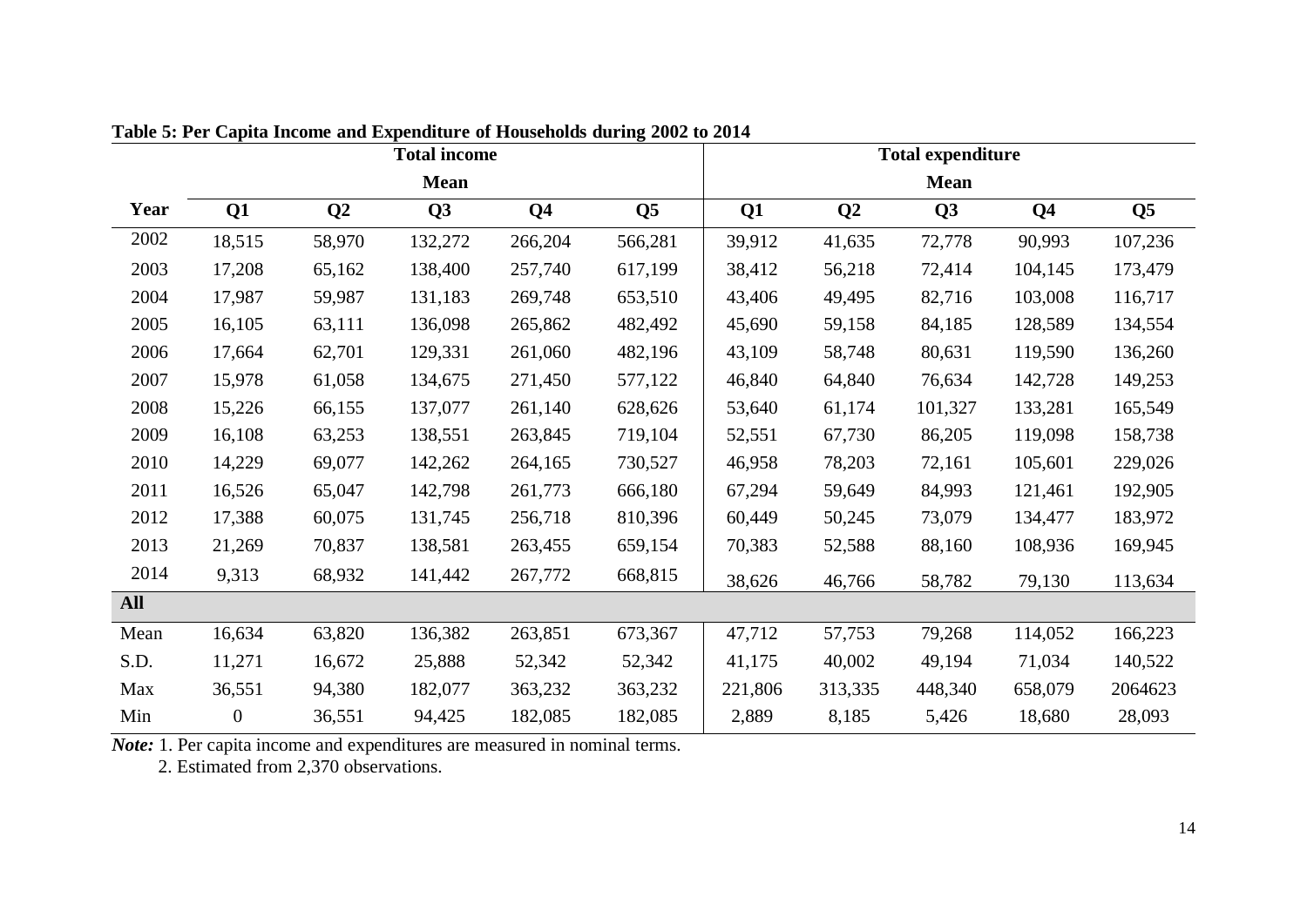|                | Proportion of expenditure |      |      |                |                |     | Proportion of food expenditure |      |                | <b>Proportion of Non-food expenditure</b> |                |                |      |                |                |
|----------------|---------------------------|------|------|----------------|----------------|-----|--------------------------------|------|----------------|-------------------------------------------|----------------|----------------|------|----------------|----------------|
| Year           | (Mean)                    |      |      |                |                |     | (Mean)                         |      |                |                                           | (Mean)         |                |      |                |                |
|                | Q <sub>1</sub>            | Q2   | Q3   | Q <sub>4</sub> | Q <sub>5</sub> | Q1  | Q <sub>2</sub>                 | Q3   | Q <sub>4</sub> | Q <sub>5</sub>                            | Q1             | Q <sub>2</sub> | Q3   | Q <sub>4</sub> | Q <sub>5</sub> |
| 2002           | 5                         | 0.74 | 0.58 | 0.35           | 0.19           | 2.7 | 0.39                           | 0.24 | 0.15           | 0.073                                     | 2.3            | 0.36           | 0.34 | 0.21           | 0.12           |
| 2003           | 13                        | 0.87 | 0.55 | 0.41           | 0.31           | 4.3 | 0.41                           | 0.25 | 0.16           | 0.093                                     | 8.3            | 0.46           | 0.31 | 0.26           | 0.22           |
| 2004           | 25                        | 0.84 | 0.63 | 0.4            | 0.23           | 14  | 0.39                           | 0.28 | 0.18           | 0.092                                     | 11             | 0.45           | 0.35 | 0.22           | 0.13           |
| 2005           | 9.2                       | 0.94 | 0.63 | 0.5            | 0.29           | 3.5 | 0.5                            | 0.29 | 0.19           | 0.11                                      | 5.7            | 0.45           | 0.34 | 0.31           | 0.17           |
| 2006           | 6.4                       | 0.99 | 0.65 | 0.47           | 0.29           | 3.4 | 0.48                           | 0.34 | 0.19           | 0.11                                      | 3              | 0.51           | 0.31 | 0.27           | 0.19           |
| 2007           | 12                        | 1.2  | 0.59 | 0.52           | 0.27           | 6.1 | 0.52                           | 0.29 | 0.19           | 0.11                                      | 5.8            | 0.67           | 0.3  | 0.33           | 0.17           |
| 2008           | 12                        | 0.98 | 0.75 | 0.49           | 0.28           | 6   | 0.48                           | 0.36 | 0.22           | 0.11                                      | 5.8            | 0.49           | 0.39 | 0.27           | 0.17           |
| 2009           | 16                        | 1.1  | 0.67 | 0.46           | 0.27           | 9.6 | 0.53                           | 0.29 | 0.21           | 0.11                                      | 6.5            | 0.61           | 0.38 | 0.24           | 0.16           |
| 2010           | 47                        | 1.2  | 0.52 | 0.42           | 0.33           | 25  | 0.52                           | 0.28 | 0.21           | 0.12                                      | 22             | 0.65           | 0.24 | 0.21           | 0.21           |
| 2011           | 170                       | 0.97 | 0.59 | 0.47           | 0.33           | 111 | 0.47                           | 0.3  | 0.21           | 0.13                                      | 59             | 0.5            | 0.29 | 0.26           | 0.2            |
| 2012           | 10                        | 0.89 | 0.56 | 0.53           | 0.26           | 7.6 | 0.42                           | 0.3  | 0.23           | 0.11                                      | 2.8            | 0.46           | 0.27 | 0.31           | 0.15           |
| 2013           | 13                        | 0.73 | 0.65 | 0.42           | 0.27           | 8.6 | 0.39                           | 0.32 | 0.19           | 0.11                                      | 4.3            | 0.34           | 0.33 | 0.23           | 0.16           |
| 2014           | 20                        | 0.78 | 0.41 | 0.3            | 0.19           | 16  | 0.53                           | 0.26 | 0.21           | 0.12                                      | $\overline{4}$ | 0.25           | 0.16 | 0.089          | 0.074          |
| <b>Average</b> | 21                        | 0.95 | 0.6  | 0.44           | 0.27           | 12  | 0.46                           | 0.29 | 0.2            | 0.11                                      | 8.9            | 0.49           | 0.31 | 0.24           | 0.16           |

**Table 6: Proportion of Expenditure to Total Income and Composition of The Food and Non-Food Expenditures during 2002 to 2014**

*Note*: The households with negative per capita income were excluded from analysis. Thus, proportion of expenditure were computed from 2,370 observations.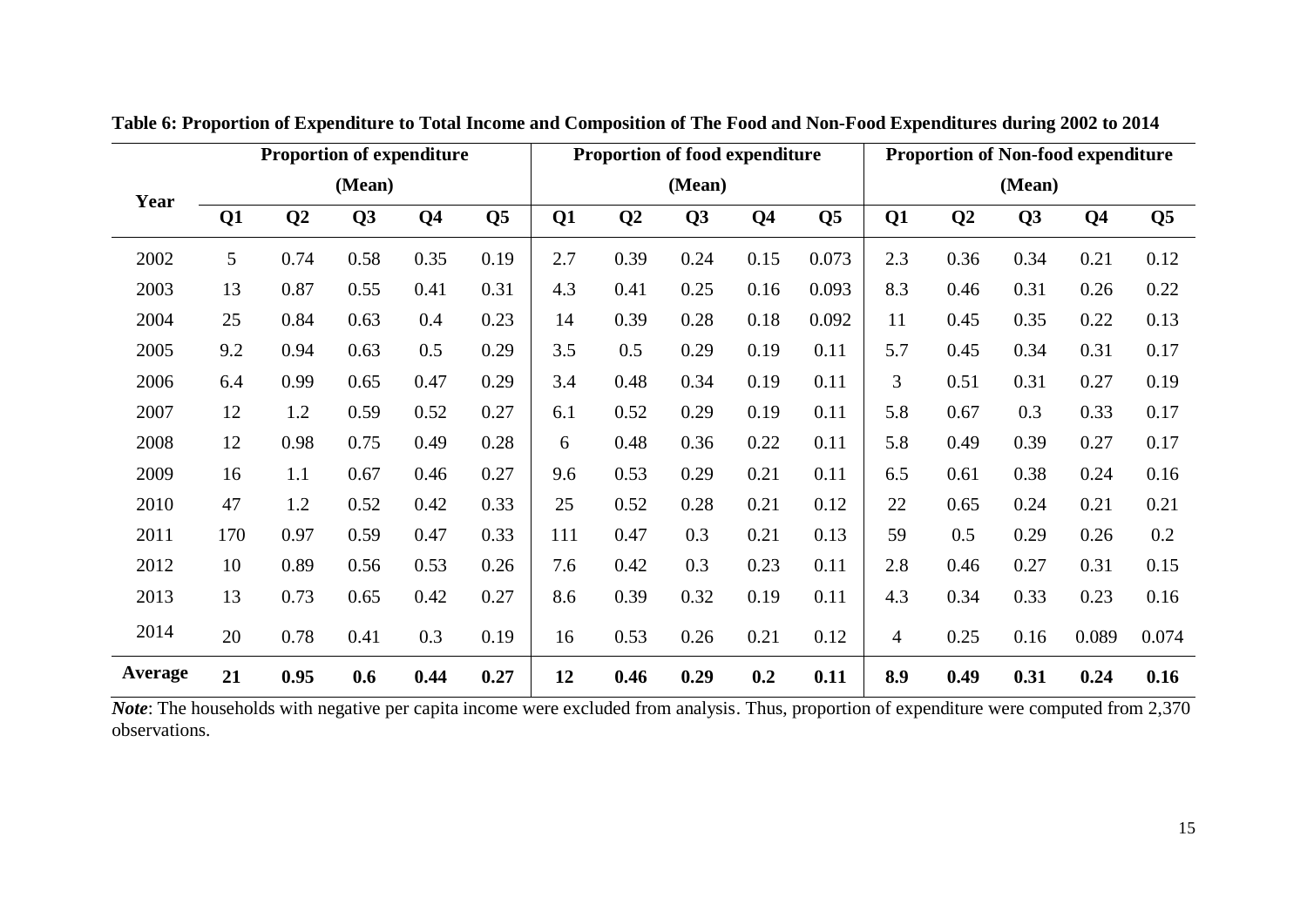An average expenditure share of the studied food groups to the annual income for the five status households are reported in Table 7. Expenditures for rice, ready-to-eat and instant products, and meats and poultry were found to be the first, second, and third largest components of the total household income. On per capita basis, the low-income households were found to have a larger proportion of expenditures on all food groups more than those higher-income households.

|                                   | An Average Expenditure Share by |                |                |        |                |  |  |  |
|-----------------------------------|---------------------------------|----------------|----------------|--------|----------------|--|--|--|
| <b>Food Groups</b>                | income Category $(\% )$         |                |                |        |                |  |  |  |
|                                   | Q1                              | Q <sub>2</sub> | Q <sub>3</sub> | Q4     | Q <sub>5</sub> |  |  |  |
| rice                              | 2.17                            | 0.062          | 0.037          | 0.024  | 0.015          |  |  |  |
| starches and pulses               | 0.17                            | 0.0093         | 0.0067         | 0.0043 | 0.0026         |  |  |  |
| meats and poultry                 | 1.15                            | 0.064          | 0.035          | 0.021  | 0.011          |  |  |  |
| aquatic products                  | 0.93                            | 0.044          | 0.025          | 0.016  | 0.0084         |  |  |  |
| eggs and dairy products           | 1.01                            | 0.052          | 0.029          | 0.019  | 0.011          |  |  |  |
| oils and fats                     | 0.23                            | 0.013          | 0.0076         | 0.0049 | 0.0028         |  |  |  |
| seasoning and others              | 0.62                            | 0.018          | 0.011          | 0.007  | 0.0045         |  |  |  |
| fruits                            | 0.86                            | 0.027          | 0.018          | 0.012  | 0.007          |  |  |  |
| vegetables                        | 0.65                            | 0.027          | 0.019          | 0.013  | 0.0074         |  |  |  |
| sugar and sweet products          | 0.48                            | 0.026          | 0.015          | 0.0094 | 0.0055         |  |  |  |
| ready-to-eat and instant products | 2.62                            | 0.068          | 0.048          | 0.038  | 0.021          |  |  |  |
| non-alcoholic beverage            | 0.19                            | 0.018          | 0.012          | 0.0078 | 0.0043         |  |  |  |
| alcoholic beverage and tobacco    | 0.99                            | 0.036          | 0.026          | 0.019  | 0.011          |  |  |  |
| All food groups                   | 12.07                           | 0.4643         | 0.2893         | 0.1954 | 0.1115         |  |  |  |

**Table 7: An Average Expenditure Share of The Studied Food Groups to The Annual Income**

*Note*: The proportion of expenditure were computed from 2,370 observations.

### **3. Methods and Procedures**

To investigate the demand for food commodities by Thai rural households under the price and income conditions, a Quadratic Almost Ideal Demand System (QUAIDS) model proposed by Banks, Blundell, and Lewbel (1997) was used to obtain parameter estimates. The main advantage of QUAIDS model over AIDS model is that it can accommodate a non-linear functional form of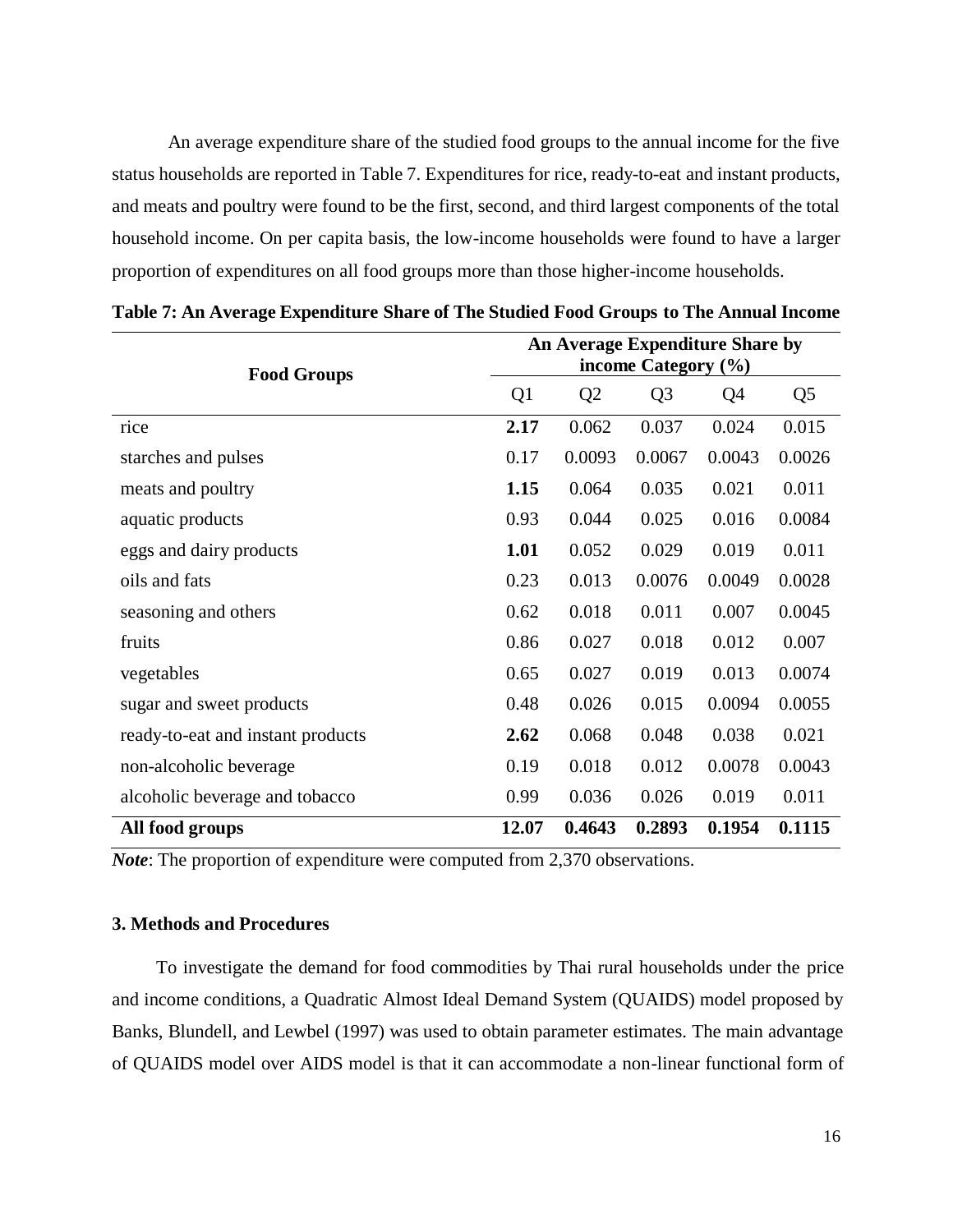food expenditure budget shares. There are 13 food groups considered in the demand analysis for this study, along with socio-economic and demographic characteristics of households.

Assume consumers maximize utility and food groups are weakly separated from one another. The QUAIDS model for the food budget shares is written as:

$$
\omega_{it} = \alpha_i + \sum_{j=1}^n \gamma_{ij} ln P_{jt} + \beta_i ln \left\{ \frac{m_t}{a(p)} \right\} + \left( \frac{\lambda_i}{b(p)} \right) \cdot \left[ ln \left\{ \frac{m_t}{a(p)} \right\} \right]^2 \tag{2}
$$

After incorporating demographic characteristic variables into the model, the equation (2) became:

$$
\omega_{it}^{*} = \alpha_{i} + \sum_{j=1}^{k} \gamma_{ij} l n p_{jt} + (\beta_{i} + \theta_{i}^{'} z) \cdot ln \left\{ \frac{m_{t}}{\bar{m}_{0}(z) \cdot a(p)} \right\} + \left( \frac{\lambda_{i}}{b(p) \cdot c(p, z)} \right) \cdot \left[ ln \left\{ \frac{m_{t}}{\bar{m}_{0}(z) \cdot a(p)} \right\} \right]^{2}
$$
\n(2)

where  $\omega_{it}$  is budget share of *i*th food group in year *t*,  $p_{it}$  is quantity-adjusted prices of *j*th food group  $(j=1,2,3,...,n)$  in year *t*, *m* is the total household food expenditures on all studied food groups, *z* is the vector of demographic variables (i.e,. gender, age and education of household heads, income, household size, percentage of children under age 18, and percentage of adults aged 65 and above),  $a(p)$  is a price index,  $m_0(z)$  is the households' expenditure as a function of *z*,  $b(p)$ are functions of the vector of prices,  $c(p, z)$  are functions of the vector of relative prices and household demographic variables,  $\varepsilon_{it}$  is an error term, and  $\alpha_i$ ,  $\gamma_{lj}$ ,  $\beta_i$ ,  $\theta_i$ , and  $\lambda_i$  are parameters to be estimated.

The price index,  $a(p)$ , can be specified as

$$
ln a(p) = \alpha_0 + \sum_{j=1}^n \alpha_j \cdot lnp_j + \frac{1}{2} \sum_{i=1}^n \sum_{j=1}^n \gamma_{ij} ln p_i lnp_j \tag{3}
$$

The  $b(p)$  is a Cobb-Douglas price aggregator functions of the vector of prices p, which is:

$$
b(p) = \prod_{i=1}^{n} p_i^{\beta_i}
$$
 (4)

Folling Ray's method (Ray, 1983 in Poi, 2012),  $\overline{m_0}(z)$  and,  $c(p, z)$  are defined as:

$$
\overline{m}_0(z) = 1 + \rho' z \tag{5}
$$

17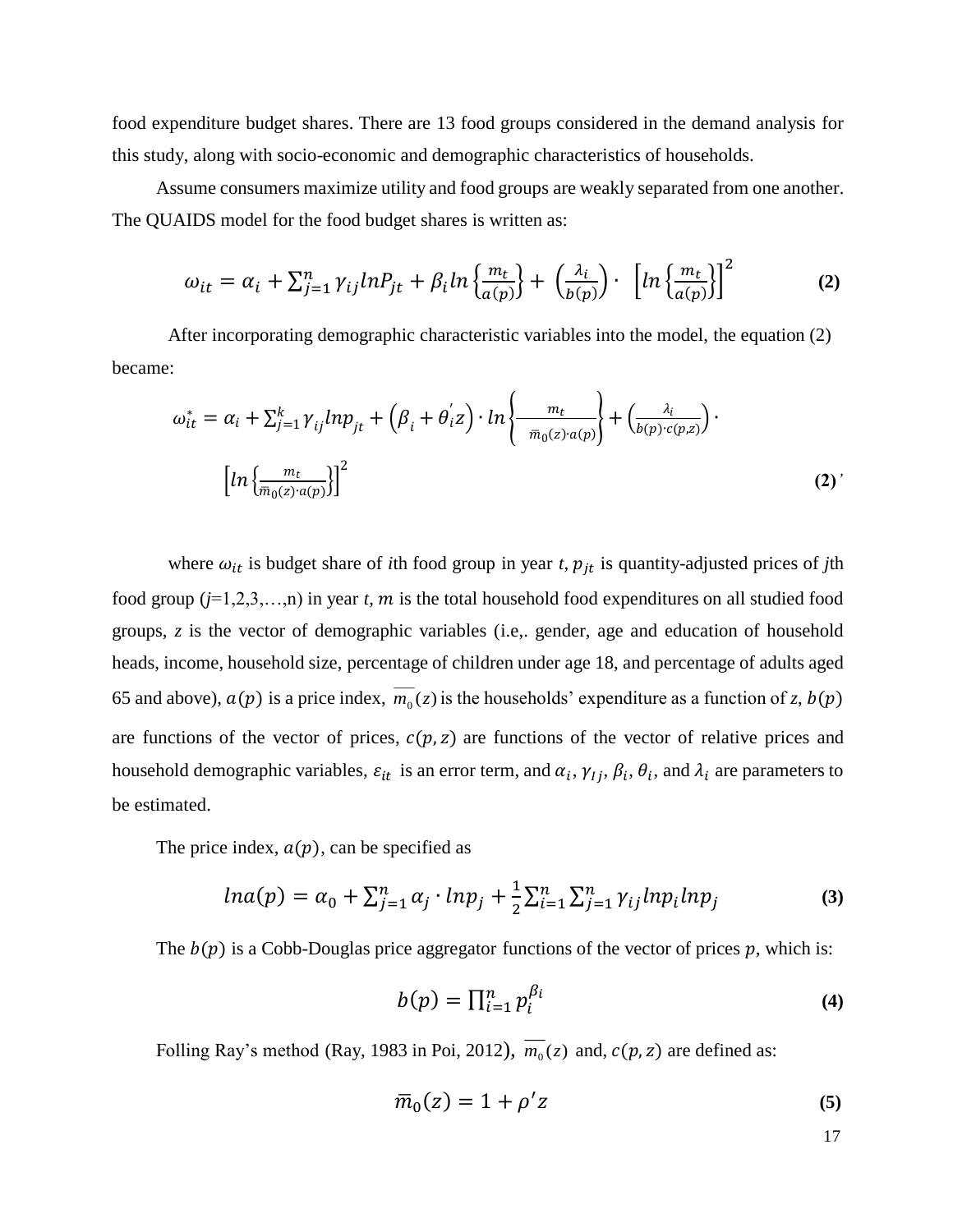$$
c(p, z) = \prod_{j=1}^{n} p_j^{\theta'_j z} \tag{6}
$$

To reduce the number of parameter estimates, adding-up, homogeneity, and Slutsky symmetry properties were theoretically imposed by restricting the parameters of the demand system as follows:

Adding-up restriction is restricted as:

$$
\sum_{i=1}^{n} \alpha_i = 1, \quad \sum_{i=1}^{n} \gamma_{ij} = 0, \quad \sum_{i=1}^{n} \beta_i = 0, \quad \sum_{i=1}^{n} \theta_i = 0, \quad \sum_{i=1}^{n} \lambda_i = 0 \tag{7a}
$$

Homogeneity for the expenditure share is imposed as:

$$
\sum_{j=1}^{n} \gamma_{ij} = 0 \qquad \text{for any } j \tag{7b}
$$

Slutsky Symmetry is:

$$
\gamma_{ij} = \gamma_{ji} \text{, for any } i \text{ and } j \text{, and } i \neq j \tag{7c}
$$

The two-step estimation procedure developed by Shonkwiler and Yen (1999) was also employed to circumvent sample selection bias. In the first step of the estimation procedure, a probit model was used to model market participation of households for the studied food groups. Purchasing decision of foods generally depended on the household's specific characteristics. The demographic variables in the probit model were interpreted as marginal effects that corrected for the heteroscedasticity. In the second step, the normal probability density  $(\phi(Z'_{ih} \hat{\tau}_i))$  and the cumulative distribution ( $\Phi(Z'_{ih} \hat{\tau}_l)$ ) were calculated for each household and incorporated into the equations (2)' for the food groups with zero observations. The estimation of food demand functions was carried out as a system of equations using the Iterated Seemingly Unrelated Regression (ITSUR).

Based on the QUAIDS model with demographic variables, the uncompensated own and cross price elasticity, and the expenditure elasticity coefficients were computed at the sample means. If the elasticity was less than one, equal to one, or greater than one, this was considered as inelastic, unit elastic, and elastic, respectively. The uncompensated price elasticities  $(\eta_{pi})$  was calculated as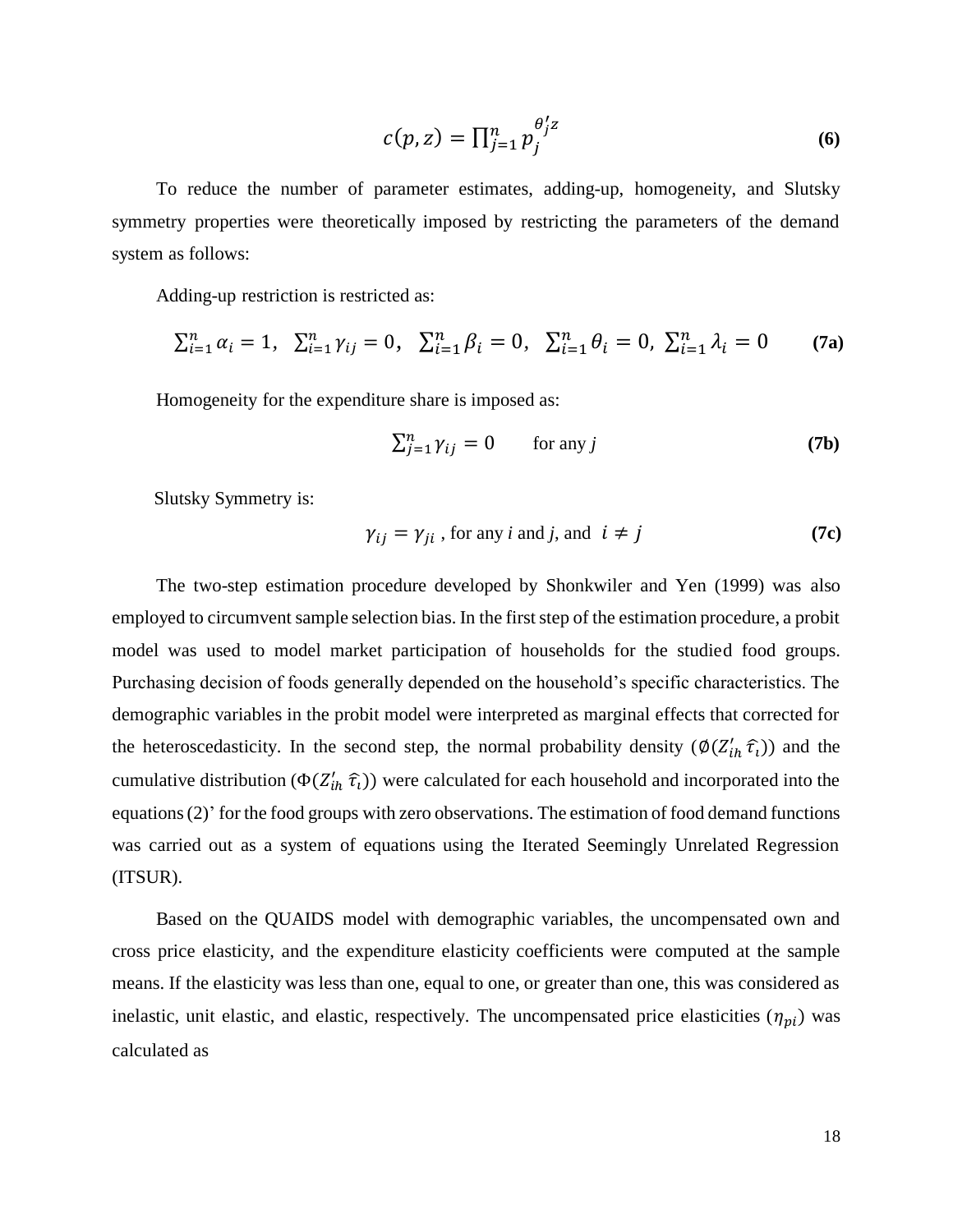$$
\eta_{pij} = \left(\frac{\mu_{ij}}{\omega_i^*}\right) - \delta_{ij} \tag{8}
$$

where  $\delta_{ij}$  is the Kronecker delta that equals to 1 if  $i = j$ , and equals to 0 if  $i \neq j$ . The  $\mu_{ij}$  is:

$$
\mu_{ij} = \frac{\partial \omega_i^*}{\partial \ln P_j} = \begin{pmatrix} \gamma_{ij} - \left[\beta_i + \theta_i' z + \frac{2\lambda_i}{b(p)c(p,z)} \ln \left\{ \frac{m}{m_0(z) \cdot a(p)} \right\} \right] x \\ \left( \alpha_j + \sum_k \gamma_{jk} \ln p_k \right) - \frac{\left( \beta_i + \theta_i' z \right) \lambda_i}{b(p)c(p,z)} \left[ \ln \left\{ \frac{m}{m_0(z) \cdot a(p)} \right\} \right]^2 \end{pmatrix}
$$

The expenditure elasticity  $(\eta_{mi})$  was calculated as Equations 9.

$$
\eta_{mi} = 1 + \left(\frac{\mu_i}{\omega_i^*}\right) \tag{9}
$$

where

$$
\mu_i = \frac{\partial \omega_i^*}{\partial lnm} = \left[ \beta_i + \theta_i' z + \frac{2\lambda_i}{b(p)c(p, z)} \cdot \ln \left\{ \frac{m}{\overline{m_0}(z) \cdot a(p)} \right\} \right]
$$

The income elasticity for each food consumption, unfortunately, could not be directly obtained from the QUAIDS estimation. It could be calculated as the product of the expenditure elasticity ( $\eta_{mi}$ ) and income elasticity for total food consumption ( $\eta_y$ ) (Park et al. (1996), Zheng and Henneberry, 2010; and Abdulai and Aubert, 2003), denoted as:

$$
E_{yi} = \eta_{mi}\eta_y \tag{10}
$$

The Engel function for estimating the response of food expenditure to the change in income was derived follow Zheng and Henneberry (2010) as:

$$
\ln(m) = a_0 + a_1 \ln(y) + a_2 [\ln(y)]^2 \tag{11}
$$

where  $ln(m)$  is a quadratic double-log Engel function, and *y* is the level of household income. Hence, the income elasticity for the total food expenditure is given by:

$$
\eta_{\mathcal{Y}} = \frac{\partial \ln(m)}{\partial \ln(\mathcal{Y})} = a_1 + 2a_2 \ln(\mathcal{Y})
$$
\n(12)

19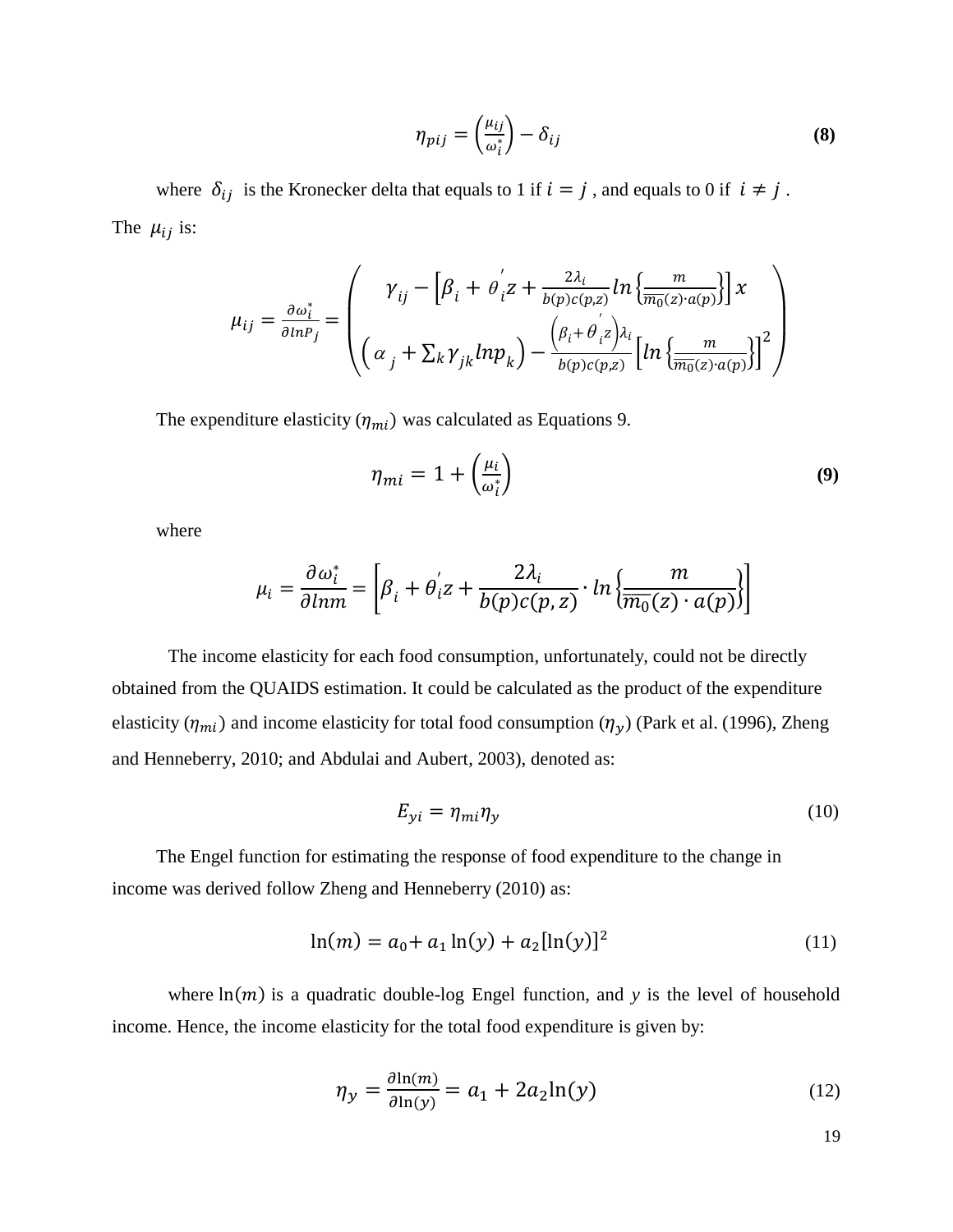In the last step, the expenditure elasticity from Equation (9) and income elasticity for the total food consumption from Equation (12) were compiled to obtain the income elasticity for each food expenditure as defined in Equation (10).

### **4. Estimation results**

#### **4.1 Impact of Demographic Variables on Food Demand**

The parameters estimates for demographic variables including education, age and gender of household head, household size, percentage of children under age 18, and percentage of adults aged 65 and above, were obtained for all household samples (Table 8). Results showed the impact that household characteristics had on types of food consumption. The education of household head positively impacted budget shares for starches and pulses, fruits, vegetables, and seasoning and others. Furthermore, highly educated household heads showed less expenditures of their household budgets on five food groups (i.e., meats and poultry, aquatic products, oils and fats, ready-to-eat and instant products, and alcohol beverage and tobacco). This implied that households with highly educated heads were more likely to invest their budget on nutritious foods (e.g., pulses, fruits, and vegetables) rather than on oils and fats, ready-to-eat and instant foods, and alcohol beverage and tobacco. Also, age of household heads indicated negative impacts on the household budget shares for meats and poultry, aquatic products, oils and fats, seasoning and others, ready-to-eat and instant products and alcoholic beverage and tobacco.

In the meantime, gender of household heads showed positive and significant impact on several food consumptions such as starches and pulses, meats and poultry, oils and fats, vegetables, and non-alcoholic beverage. The male headed households were found to have a significantly negative impact on the budget share for aquatic products, eggs and dairy products, sugar and sweet products, and alcoholic beverage and tobacco. This result was consistent with the study of Abdullah et al. (2019) that determined food security status of the household in Pakistan, which showed that households with older- headed household are more food secure and consume less amount of aquatic products, fruits, and alcoholic beverage and tobacco, due to the health reasons. Given these results, it could be seen that household heads with higher age and education had reduced share of alcoholic beverage and tobacco.

In addition, household size, percentage of children under age 18, and percentage of adults aged 65 and above were found to have an impact on food consumption. Family size indicated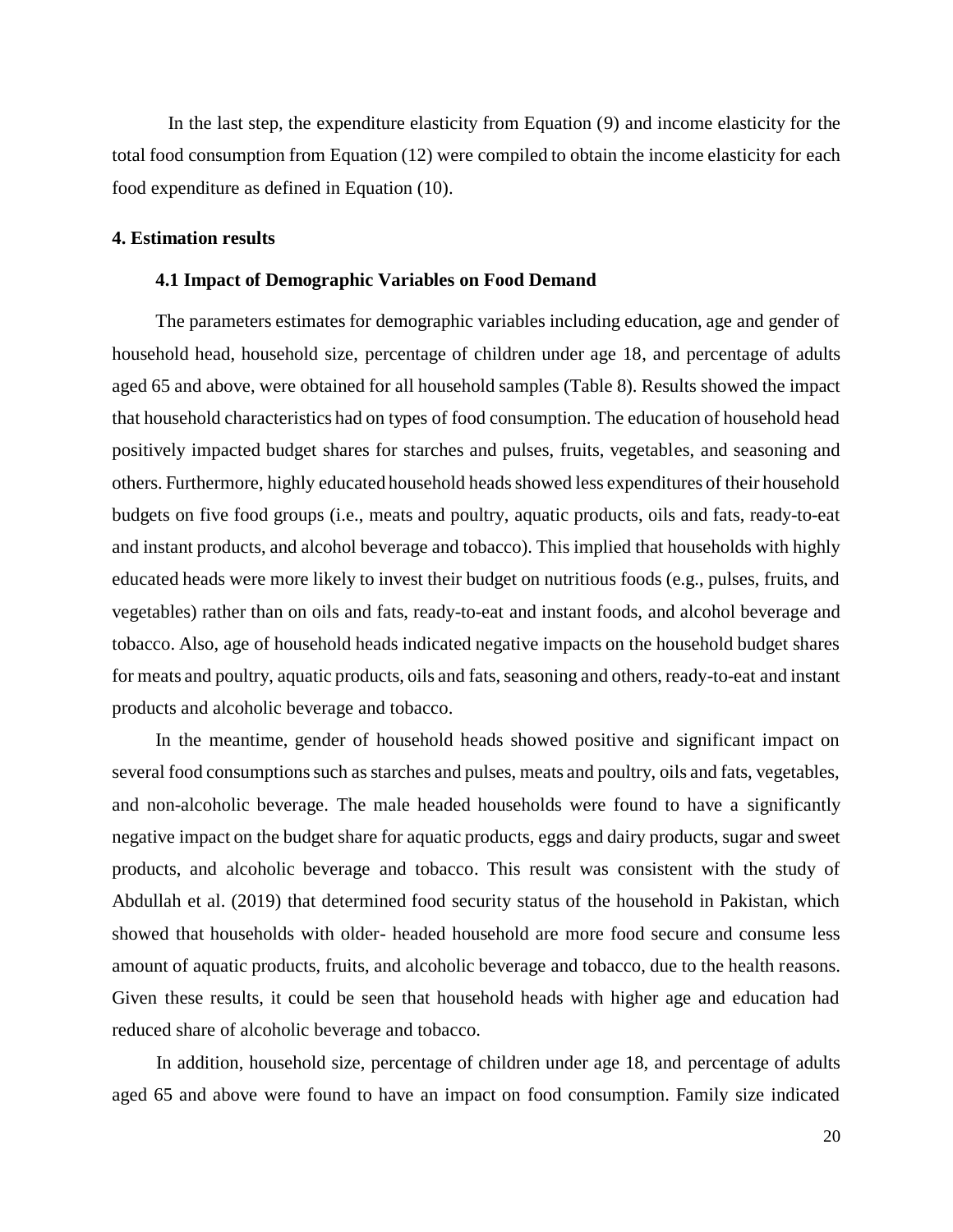positive impacts on all food budget shares on meats and poultry, aquatic products, oils and fats, fruits, and non-alcoholic beverage except for eggs and dairy products, ready-to-eat and instant products, alcoholic beverage and tobacco. This finding indicated that households with more family members tended to purchase other low-cost products of high calorie and necessary foods instead of the more expensive and unnecessary one such as ready-to-eat and instant products, alcoholic beverage and tobacco. In the meantime, the households with older leader have a lager budget shares for meats and poultry and non-alcoholic beverage.

Percentage of adults aged 65 and above exerted negative impact on the demand for rice, starches and pulses, meats and poultry, aquatic products, and oils and fats while causing positive impacts on the demand for vegetables, seasoning and others, ready-to-eat and instant products, and alcoholic beverage and tobacco.

The percentage of children under age 18 exerted negative impact on the demand for alcoholic beverage and tobacco while causing positive impacts on the demand for the four food groups, i.e., aquatic products, eggs and dairy products, oils and fats, and non-alcoholic beverage. Unexpectedly, the households with larger percentage of children under age 18 exerted negative impact on the demand for sweet products and dairy products.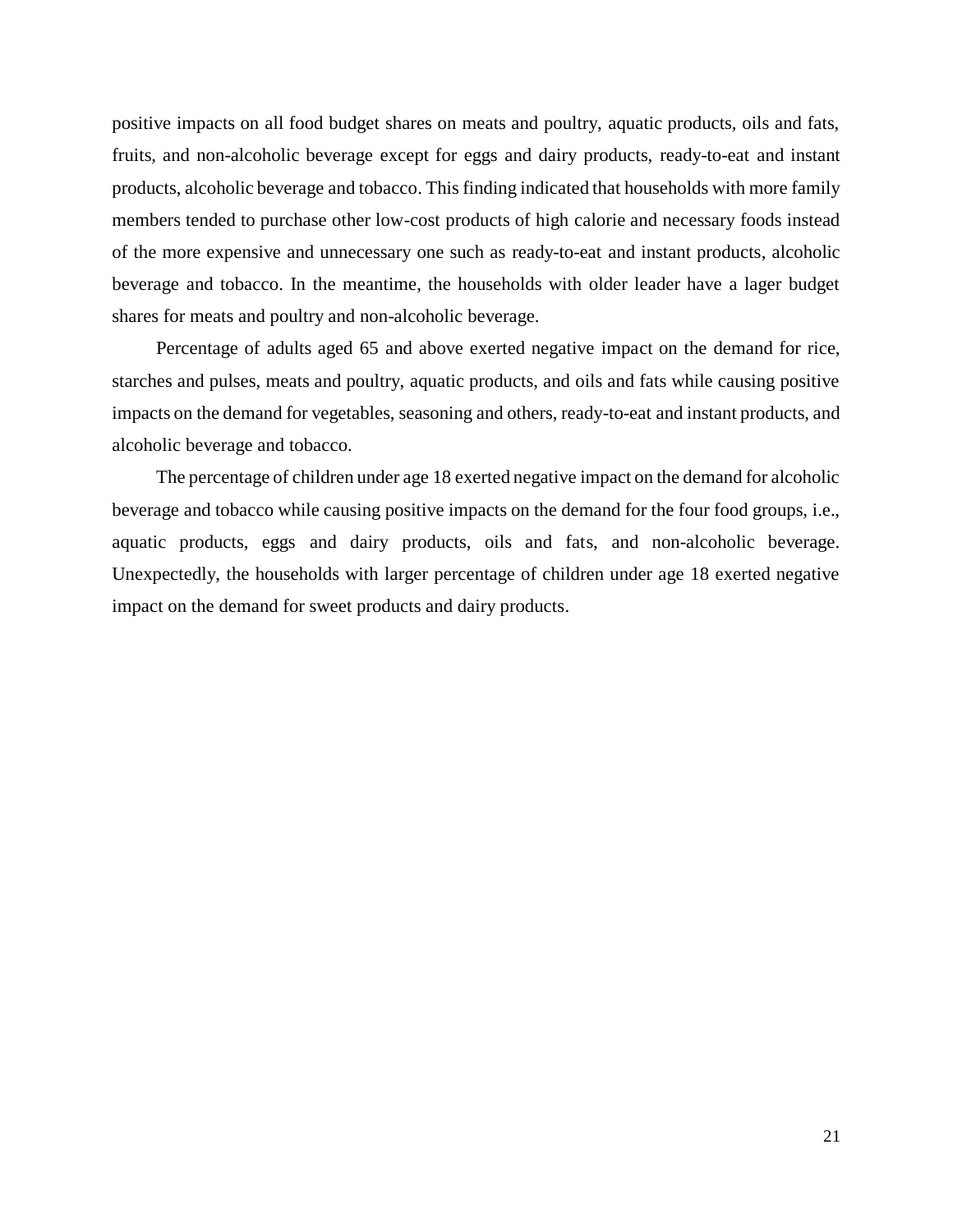|                    | <b>Demographic Variables</b> |                  |                |                |                |                |  |  |  |
|--------------------|------------------------------|------------------|----------------|----------------|----------------|----------------|--|--|--|
| <b>Food Groups</b> | <b>Education</b> of          | Age of household | Gender of      | Household      | Percentage of  | Percentage of  |  |  |  |
|                    | household                    | head (years)     | household head | size (numbers) | children under | adults aged 65 |  |  |  |
|                    | head (years)                 |                  | $(1 = male)$   |                | age 18         | and above      |  |  |  |
| rice               | 0.0002                       | $-0.00006$       | 0.0003         | 0.00015        | 0.00270        | $-0.00273**$   |  |  |  |
|                    | (0.0002)                     | (0.00004)        | (0.0005)       | (0.00012)      | (0.00232)      | (0.00125)      |  |  |  |
| starches and       | $0.0003**$                   | 0.00001          | $0.0010**$     | 0.00001        | $-0.00015$     | $-0.00026*$    |  |  |  |
| pulses             | (0.0002)                     | (0.00001)        | (0.0004)       | (0.00002)      | (0.00020)      | (0.00015)      |  |  |  |
| meats and poultry  | $-0.0013***$                 | $0.00008$ ***    | $0.0022**$     | $0.00017***$   | $-0.00044$     | $-0.00107$ *** |  |  |  |
|                    | (0.0004)                     | (0.00002)        | (0.0009)       | (0.00004)      | (0.00039)      | (0.00037)      |  |  |  |
| aquatic products   | $-0.0008$ ***                | $-0.00005$ ***   | $-0.0008**$    | $0.00031***$   | $0.00155***$   | $-0.00075**$   |  |  |  |
|                    | (0.0002)                     | (0.00001)        | (0.0004)       | (0.00005)      | (0.00043)      | (0.00032)      |  |  |  |
| eggs & dairy       | $-0.0003$                    | $-0.00001$       | $-0.0008**$    | $-0.00056$ *** | $-0.00277***$  | 0.00023        |  |  |  |
| products           | (0.0003)                     | (0.00002)        | (0.0004)       | (0.00008)      | (0.00062)      | (0.00049)      |  |  |  |
| oils and fats      | $-0.0003$ ***                | $-0.00001**$     | $0.0010***$    | $0.00006$ ***  | $0.00028**$    | $-0.00028$ *** |  |  |  |
|                    | (0.0001)                     | (0.00001)        | (0.0003)       | (0.00001)      | (0.00011)      | (0.00010)      |  |  |  |
| seasoning & others | $0.0005***$                  | $-0.00011**$     | 0.0001         | $0.00011***$   | $-0.00002$     | $0.00057***$   |  |  |  |
|                    | (0.0002)                     | (0.00001)        | (0.0005)       | (0.00002)      | (0.00020)      | (0.00018)      |  |  |  |
| fruits             | $0.0005***$                  | 0.00001          | $-0.0004$      | $0.00012***$   | $-0.00023$     | $-0.00026$     |  |  |  |
|                    | (0.0002)                     | (0.00001)        | (0.0004)       | (0.00003)      | (0.00034)      | (0.00022)      |  |  |  |
| vegetables         | $0.0005***$                  | 0.00001          | $-0.0013***$   | $0.00009$ ***  | $0.00054*$     | $0.00069***$   |  |  |  |
|                    | (0.0002)                     | (0.00001)        | (0.0005)       | (0.00003)      | (0.00031)      | (0.00027)      |  |  |  |

# **Table 8: Parameter Estimates of Demographic Variables for Food Demand**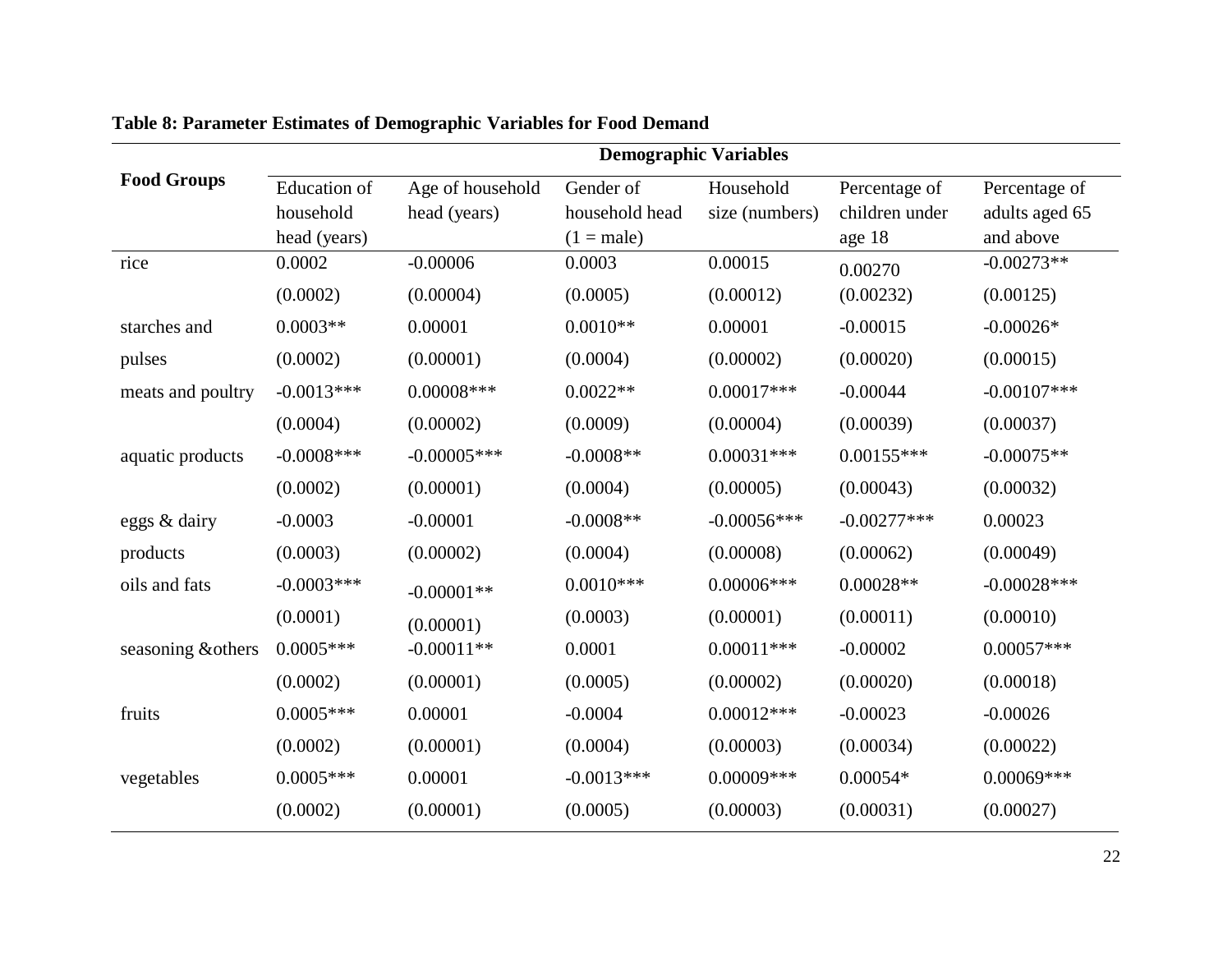**Table 8: (cont'd)**

|                    | <b>Demographic Variables</b> |                  |                |                |                |                |  |  |
|--------------------|------------------------------|------------------|----------------|----------------|----------------|----------------|--|--|
| <b>Food Groups</b> | Education of                 | Age of household | Gender of      | Household      | Percentage of  | Percentage of  |  |  |
|                    | household                    | head (years)     | household head | size (numbers) | children under | adults aged 65 |  |  |
|                    | head (years)                 |                  | $(1 = male)$   |                | age 18         | and above      |  |  |
| sugar $&$ sweet    | $-0.0001$                    | 0.00001          | $-0.0028$ ***  | $-0.00002$     | $-0.00202$ *** | $-0.00001$     |  |  |
| products           | (0.0002)                     | (0.00001)        | (0.0006)       | (0.00003)      | (0.00040)      | (0.00024)      |  |  |
| ready-to-eat and   | $-0.0014***$                 | $-0.00004*$      | 0.0001         | $-0.00017**$   | $-0.00107$     | $0.00246***$   |  |  |
| instant products   | (0.0005)                     | (0.00003)        | (0.0011)       | (0.00008)      | (0.00122)      | (0.00082)      |  |  |
| non-alcoholic      | 0.0001                       | $0.00002**$      | $0.0013***$    | $0.00004*$     | $0.00057*$     | 0.00016        |  |  |
| beverage           | (0.0002)                     | (0.00001)        | (0.0004)       | (0.00002)      | (0.00029)      | (0.00021)      |  |  |
| alcoholic beverage | $-0.0006$ ***                | $-0.00007$ ***   | 0.0003         | $-0.00030***$  | $-0.00219***$  | $0.00263***$   |  |  |
| and tobacco        | (0.0001)                     | (0.00002)        | (0.0002)       | (0.00007)      | (0.00075)      | (0.00069)      |  |  |

*Note:* (\*\*\*) significant at 1% level, (\*\*) significant at 5%level, and (\*) significant at 10% level.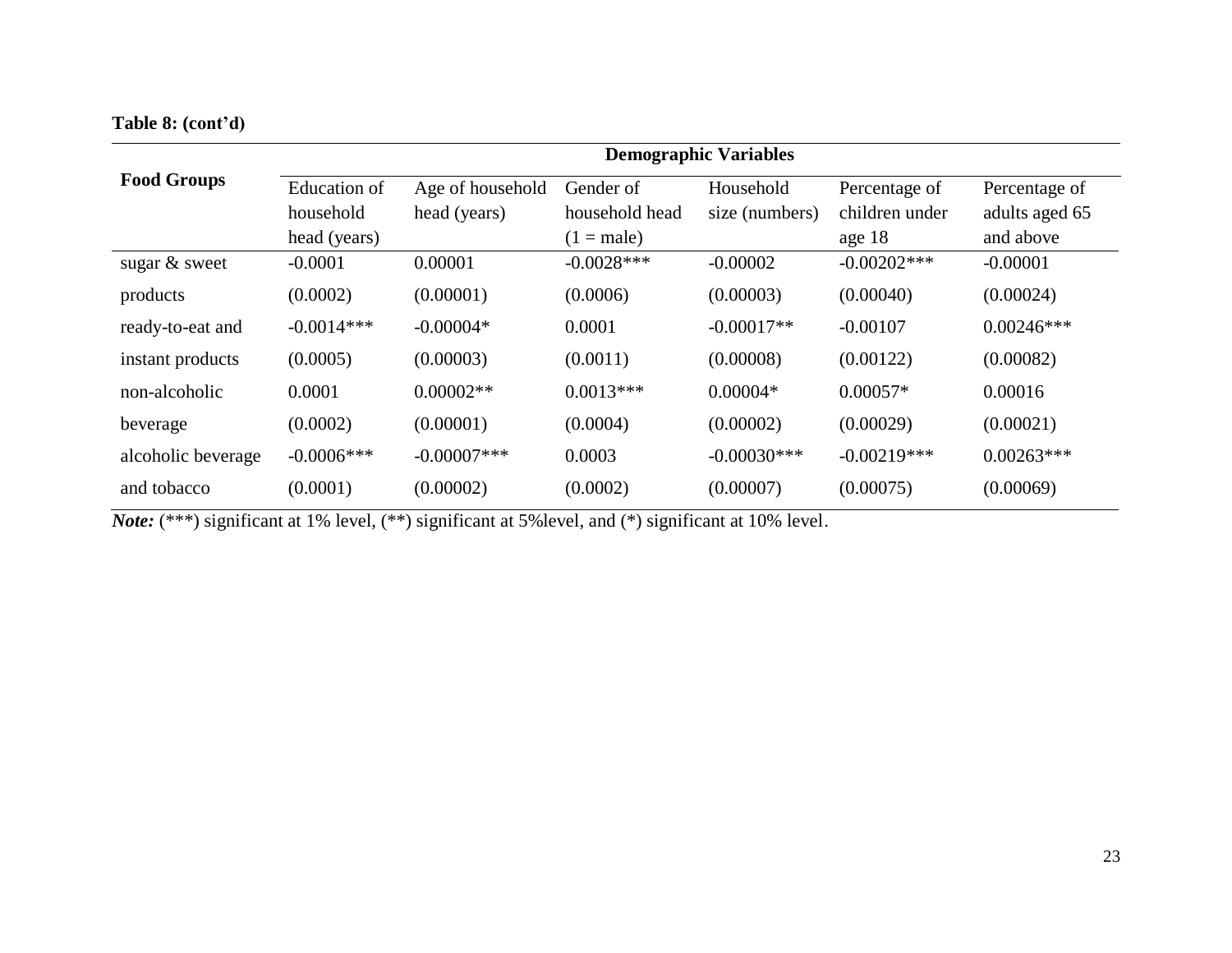### **4.2 Expenditure Elasticities by Income Category**

The expenditure elasticities of all food groups showed a positive sign, which were in accordance with the theoretical principles, confirming that an increase in household food expenditure would lead to an increase in demand for all food products. The parameter estimates of expenditure elasticity are reported in Table 9.

The expenditure elasticities for all samples of the 6 food groups were found to be elastic (i.e., rice, eggs and dairy products, oils and fats, seasoning and others, ready-to-eat food and instant foods, and alcoholic beverage and tobacco). The results also showed expenditure elasticities for these 6 food groups to be greater than one for all household status. Eggs and dairy products of all households had the highest value of expenditure elasticity (2.065) followed by rice (1.858), ready-to-eat food and instant foods (1.707), and alcoholic beverage and tobacco (1.685). Although the magnitude of alcohol beverage and tobacco elasticity in this study was quite high, it was still similar to the result reported by Pangaribowo and Tsegai (2011).

For the rest of food groups, the expenditure elasticities for vegetable was equal to one while starches and pulses, meats and poultry, aquatic products, fruits, sugar and sweet products, and non-alcoholic beverage were less than one. The results indicated that the share of eggs and dairy products, rice, ready-to-eat food and instant foods, and alcoholic beverage and tobacco expenditure were more responded to changes in household food budget than the protein products (starches and pulses, meats and poultry, aquatic products), fruits, vegetable, and nonalcoholic beverage. The expenditure elasticity of the protein products were ranged between 0.65-0.94. In addition, the high-income households are more likely to spend their food budget share toward the eggs and dairy products than the households at the bottom 40 percent (low income and lower- middle income groups).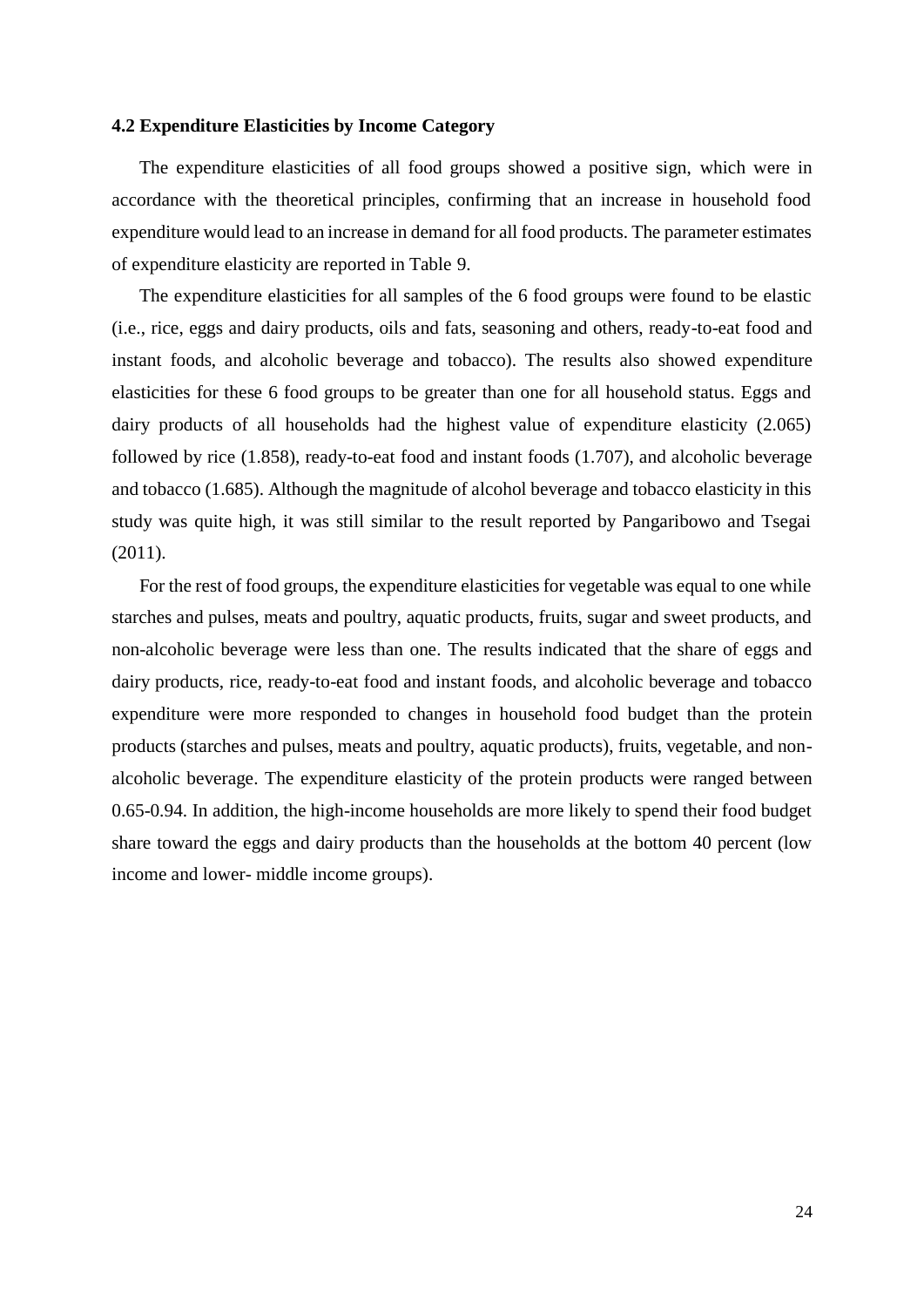|                                        | <b>Household Category</b> |                                         |                                |                                                |                              |            |  |
|----------------------------------------|---------------------------|-----------------------------------------|--------------------------------|------------------------------------------------|------------------------------|------------|--|
| <b>Food Groups</b>                     | Low<br><b>Income</b>      | Lower<br><b>Middle</b><br><b>Income</b> | <b>Middle</b><br><b>Income</b> | <b>Upper</b><br><b>Middle</b><br><b>Income</b> | <b>High</b><br><b>Income</b> | <b>ALL</b> |  |
| rice                                   | 1.825                     | 1.956                                   | 1.915                          | 1.861                                          | 1.758                        | 1.858      |  |
| starches and pulses                    | 0.725                     | 0.945                                   | 0.742                          | 0.779                                          | 0.648                        | 0.763      |  |
| meats and poultry                      | 0.776                     | 0.770                                   | 0.748                          | 0.706                                          | 0.686                        | 0.740      |  |
| aquatic products                       | 0.892                     | 0.891                                   | 0.877                          | 0.862                                          | 0.852                        | 0.876      |  |
| eggs and dairy products                | 1.897                     | 1.909                                   | 2.080                          | 2.199                                          | 2.314                        | 2.065      |  |
| oils and fats                          | 1.418                     | 1.417                                   | 1.453                          | 1.477                                          | 1.494                        | 1.451      |  |
| seasoning and others                   | 1.490                     | 1.467                                   | 1.478                          | 1.536                                          | 1.478                        | 1.488      |  |
| fruits                                 | 0.545                     | 0.587                                   | 0.435                          | 0.399                                          | 0.450                        | 0.475      |  |
| vegetables                             | 1.139                     | 1.085                                   | 0.983                          | 0.966                                          | 0.884                        | 1.000      |  |
| sugar and sweet products               | 0.104                     | 0.021                                   | 0.092                          | 0.136                                          | 0.089                        | 0.086      |  |
| ready-to-eat food and<br>instant foods | 1.710                     | 1.778                                   | 1.731                          | 1.651                                          | 1.672                        | 1.705      |  |
| non-alcoholic beverage                 | 1.382                     | 1.164                                   | 0.820                          | 0.801                                          | 0.803                        | 0.950      |  |
| alcoholic beverage and<br>tobacco      | 1.786                     | 1.685                                   | 1.669                          | 1.634                                          | 1.688                        | 1.685      |  |

**Table 9: Expenditure Elasticities for Households by Income Category**

### **4.3 Own-Price Elasticities by Income Category**

Table 10 shows the uncompensated own-price elasticities. Results showed that all ownprice elasticities were negatively related to the budget shares which were consistent with the consumer demand theory. The own-price elasticities for starches and pulses, meats and poultry, aquatic products, oils and fats, and fruits were inelastic while own-price elasticities for rice, eggs and dairy products, vegetables, sugar and sweet products, ready-to-eat and instant products, non-alcoholic and alcoholic beverages were greater than one.

The disaggregation of own-price elasticities based on showed an interesting finding that the magnitude of elasticities were slightly different among household income categories except for fruits, and non-alcoholic beverage. The households at the bottom 40% (low and lowermiddle income groups) are more responsive to changes in price of fruits, vegetables, nonalcoholic beverage, and alcoholic beverage and tobacco than the top 20% of the sample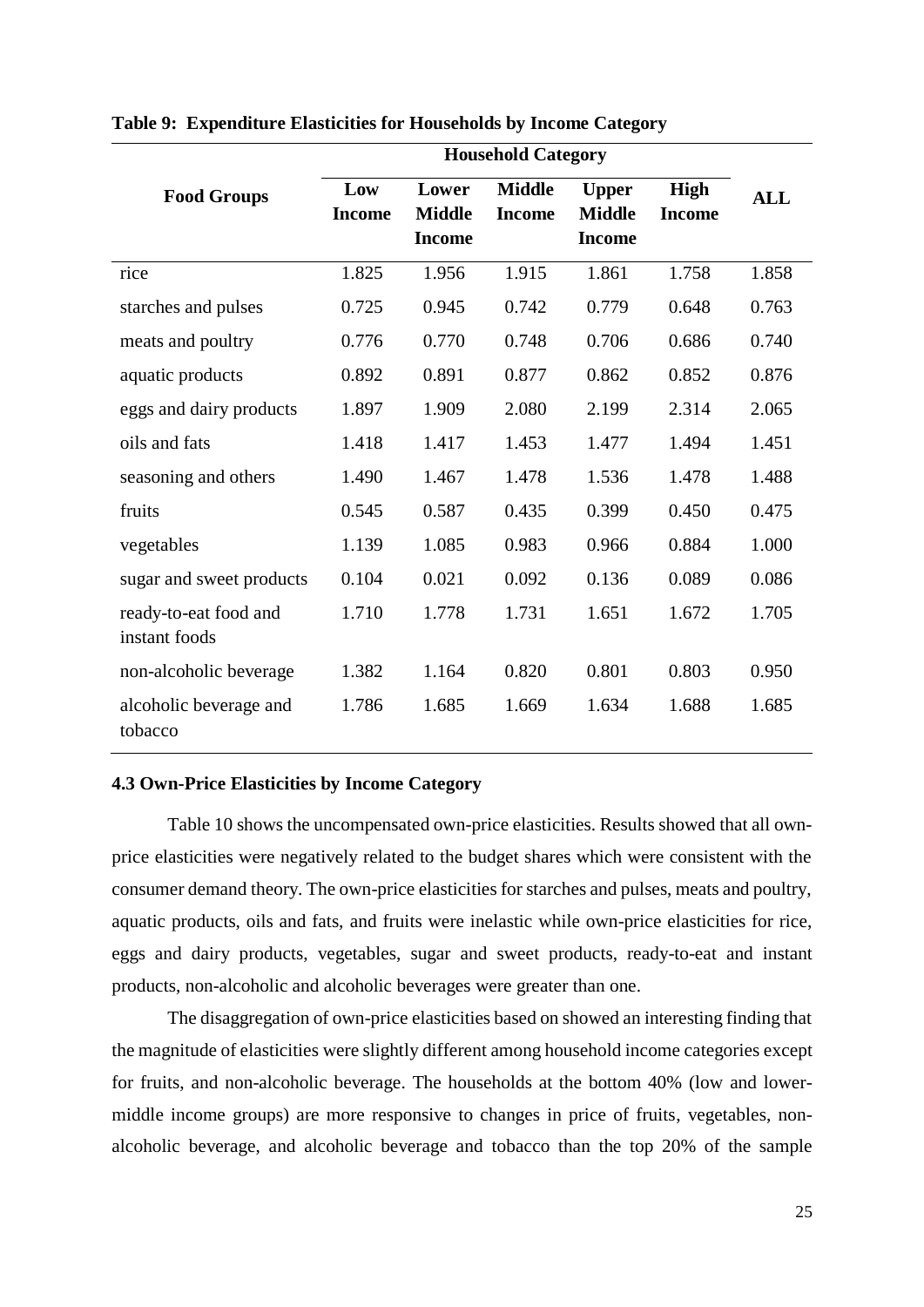households. Furthermore, the own-price elasticities for non-alcoholic beverage were higher than alcoholic beverage for all income groups.

| <b>Food Category</b>                   | Low<br><b>Income</b> | Lower<br><b>Middle</b><br><b>Income</b> | <b>Middle</b><br><b>Income</b> | <b>Upper</b><br><b>Middle</b><br><b>Income</b> | <b>High</b><br><b>Income</b> | <b>ALL</b> |
|----------------------------------------|----------------------|-----------------------------------------|--------------------------------|------------------------------------------------|------------------------------|------------|
| rice                                   | $-1.665$             | $-1.616$                                | $-1.470$                       | $-1.530$                                       | $-1.514$                     | $-1.515$   |
| starches and<br>pulses                 | $-0.180$             | $-0.198$                                | $-0.173$                       | $-0.174$                                       | $-0.160$                     | $-0.176$   |
| meats and poultry                      | $-0.336$             | $-0.336$                                | $-0.360$                       | $-0.411$                                       | $-0.430$                     | $-0.372$   |
| aquatic products                       | $-0.346$             | $-0.357$                                | $-0.399$                       | $-0.439$                                       | $-0.461$                     | $-0.397$   |
| eggs and dairy<br>products             | $-1.140$             | $-1.138$                                | $-1.162$                       | $-1.178$                                       | $-1.195$                     | $-1.160$   |
| oils and fats                          | $-0.287$             | $-0.281$                                | $-0.297$                       | $-0.309$                                       | $-0.315$                     | $-0.298$   |
| seasoning and<br>others                | $-1.541$             | $-1.444$                                | $-1.445$                       | $-1.597$                                       | $-1.398$                     | $-1.480$   |
| fruits                                 | $-1.008$             | $-1.010$                                | $-0.895$                       | $-0.862$                                       | $-0.886$                     | $-0.925$   |
| vegetables                             | $-2.120$             | $-2.012$                                | $-1.878$                       | $-1.837$                                       | $-1.747$                     | $-1.904$   |
| sugar and sweet<br>products            | $-2.046$             | $-1.843$                                | $-1.941$                       | $-2.003$                                       | $-1.918$                     | $-1.944$   |
| ready-to-eat food<br>and instant foods | $-1.375$             | $-1.468$                                | $-1.358$                       | $-1.192$                                       | $-1.224$                     | $-1.314$   |
| non-alcoholic<br>beverage              | $-1.842$             | $-1.624$                                | $-1.339$                       | $-1.305$                                       | $-1.299$                     | $-1.442$   |
| alcoholic beverage<br>and tobacco      | $-1.944$             | $-1.807$                                | $-1.780$                       | $-1.736$                                       | $-1.797$                     | $-1.803$   |

**Table 10: Own-Price Elasticities for Households by Income Category**

## **4.4 Income Elasticities by Income Category**

Income elasticities of demand for food consumption were calculated as the product of expenditure elasticity and income elasticity for total food expenditures as explained in Equation (10). The income elasticities for food groups across income category are presented in Table 11. The estimated income elasticity of all samples for most of the food commodities are considerably small (less than 0.5) except rice, eggs and dairy products, fruits, ready-to-eat and instant products, and alcoholic beverage and tobacco. Estimated income elasticities with respect to these 5 food groups were above 0.5. Specially, the estimated income elasticities for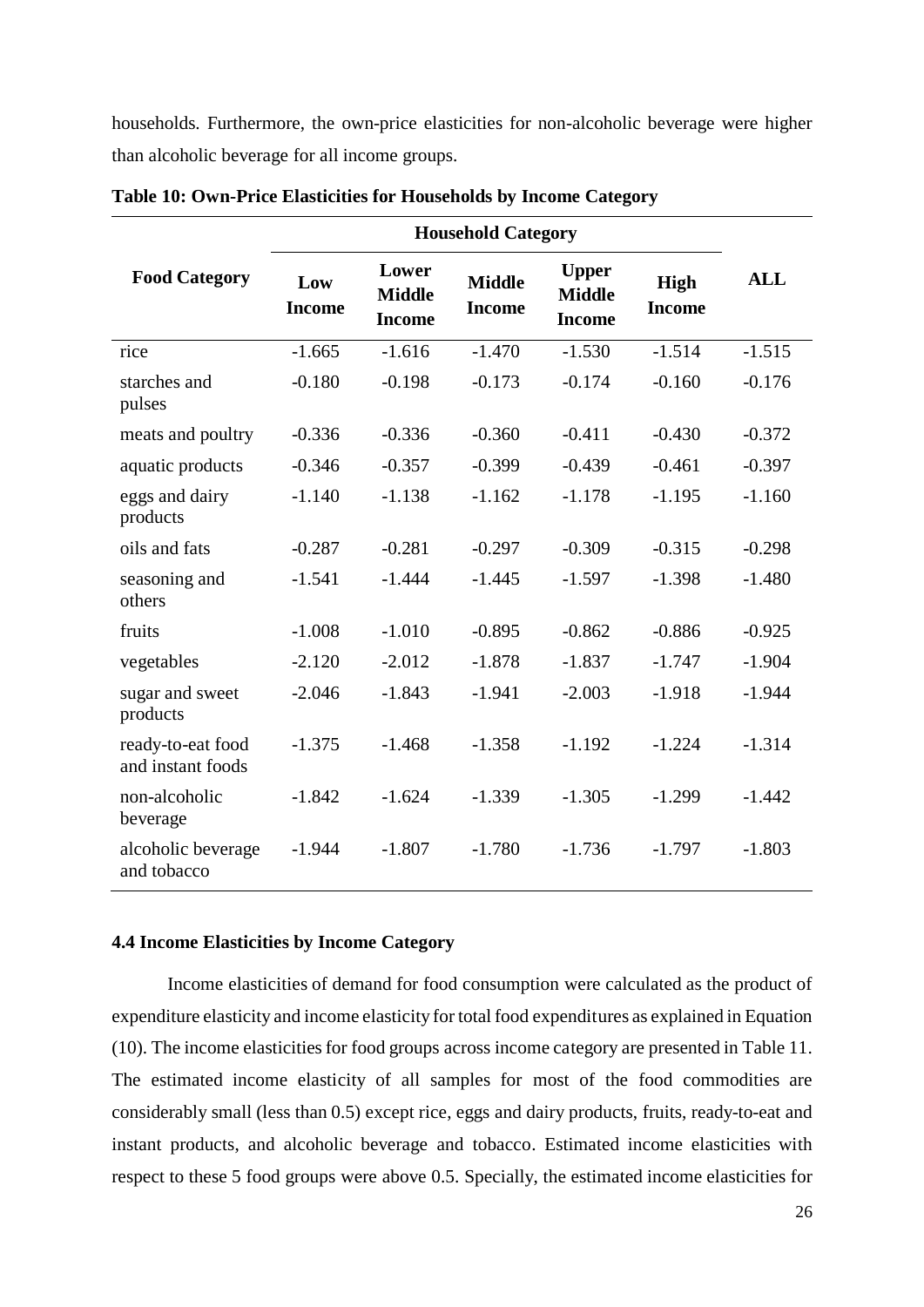ready-to-eat and instant products, and alcoholic beverage and tobacco were large in all household groups. The income elasticity of the ready-to-eat and instant products were ranged between 0.68-0.72 followed by alcoholic beverage and tobacco (0.60-0.66).

When comparing food consumption behavior of the households, it was found that the bottom 40% of the sample households were more responsive to changes in income for sugar and sweet products, non-alcoholic beverage, and alcoholic beverage and tobacco than the highincome households. On the other hand, the income elasticity for eggs and dairy products was larger for the high-income group. The income elasticity of rice was in the same range for all household groups. Hence, an increase in income would affect the demand of eggs and dairy products for the high-income households.

| <b>Food Groups</b>                   | Low<br><b>Income</b> | Lower<br><b>Middle</b><br><b>Income</b> | <b>Middle</b><br><b>Income</b> | <b>Upper</b><br><b>Middle</b><br><b>Income</b> | <b>High</b><br><b>Income</b> | <b>ALL</b> |
|--------------------------------------|----------------------|-----------------------------------------|--------------------------------|------------------------------------------------|------------------------------|------------|
| rice                                 | 0.528                | 0.566                                   | 0.554                          | 0.538                                          | 0.509                        | 0.537      |
| starches and pulses                  | 0.254                | 0.331                                   | 0.260                          | 0.272                                          | 0.227                        | 0.267      |
| meats and poultry                    | 0.202                | 0.200                                   | 0.194                          | 0.184                                          | 0.178                        | 0.192      |
| aquatic products                     | 0.223                | 0.223                                   | 0.219                          | 0.216                                          | 0.213                        | 0.219      |
| eggs and dairy<br>products           | 0.483                | 0.487                                   | 0.530                          | 0.560                                          | 0.590                        | 0.526      |
| oils and fats                        | 0.422                | 0.422                                   | 0.432                          | 0.439                                          | 0.445                        | 0.432      |
| fruits                               | 0.515                | 0.507                                   | 0.511                          | 0.531                                          | 0.511                        | 0.514      |
| vegetables                           | 0.232                | 0.250                                   | 0.185                          | 0.170                                          | 0.191                        | 0.202      |
| sugar and sweet                      |                      |                                         |                                |                                                |                              |            |
| products                             | 0.451                | 0.430                                   | 0.389                          | 0.383                                          | 0.350                        | 0.396      |
| seasoning and others                 | 0.037                | 0.008                                   | 0.033                          | 0.049                                          | 0.032                        | 0.031      |
| ready-to-eat and<br>instant products | 0.693                | 0.720                                   | 0.701                          | 0.669                                          | 0.678                        | 0.691      |
| non-alcoholic<br>beverage            | 0.632                | 0.532                                   | 0.375                          | 0.366                                          | 0.367                        | 0.434      |
| alcoholic beverage<br>and tobacco    | 0.658                | 0.620                                   | 0.614                          | 0.602                                          | 0.621                        | 0.620      |

**Table 11: Income Elasticities for Households by Income Category**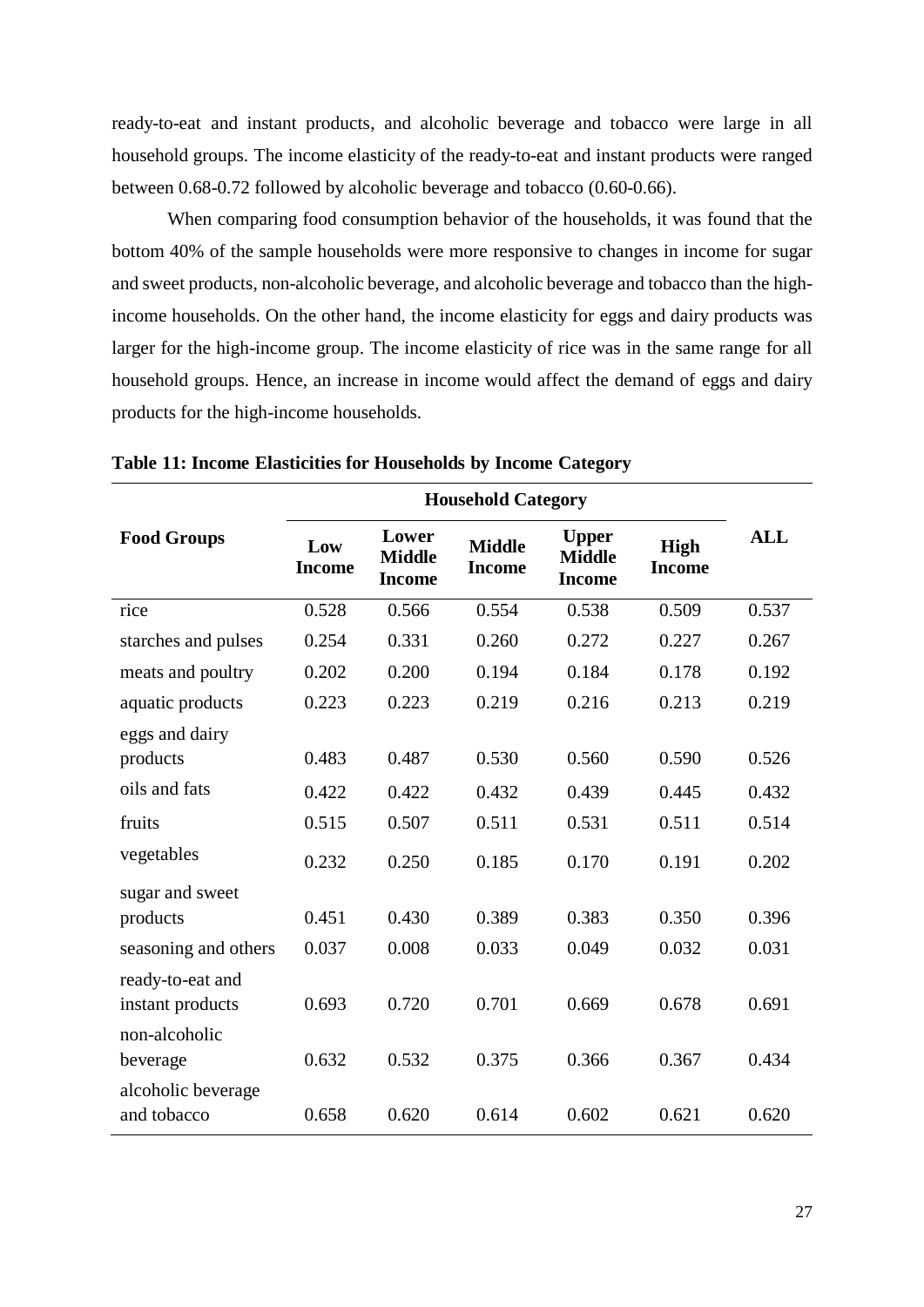### **5. Discussion and Implication**

In this study, economic development showed an impact on household socio-economic status and commodity demand. However, lack of financial resources to provide enough food for every member in the household on a day to day basis could result in unhealthy and inactive life for adults and child malnutrition. Rising food prices and income would have different effect on the consumption behavior of households with different levels of income. This study examined the expenditure, own-price, and income elasticities of the rural households at different categories of income.

The household characteristics had an impact on types of food consumption. Households with more family members tended to purchase other low-cost products of high calorie and necessary foods instead of the more expensive and unnecessary one such as ready-to-eat and instant products, alcoholic beverage and tobacco. The percentage of adults aged over 65 had caused negative impact on the demand for several food groups (i.e., rice, starches and pulses, meats and poultry, aquatic products, and oils and fats) while causing positive impacts on the demand for vegetables, seasoning and others, ready-to-eat and instant products, and alcoholic beverage and tobacco.

The results of expenditure elasticities showed that eggs and dairy products of all households had the highest value of expenditure elasticity (2.065) followed by rice (1.858), ready-to-eat food and instant foods (1.707), and alcoholic beverage and tobacco (1.685). In addition, the high-income households are more likely to spend their food budget toward the eggs and dairy products than the households at the bottom 40 percent (low income and lowermiddle income groups).

Own-price elasticities for starches and pulses, meats and poultry, aquatic products, oils and fats, and fruits were inelastic  $($ 1) while own-price elasticities for rice, eggs and dairy products, vegetables, sugar and sweet products, ready-to-eat and instant products, nonalcoholic and alcoholic beverages were greater than one. This indicates that households are less responsive to the changes in price of starches and pulses, meats and poultry, aquatic products, oils and fats, and fruits.

The magnitude of own-price elasticities of rice, fruits, vegetables, and ready-to-eat and instant products for low-income households appeared to be larger than the high-income households. The changes in price of these 4 groups had a larger impact on the budget share of the low-income households than the high -income households. In our analysis, the ready-to-eat and instant products includes prepared food, food away from home, and instant product. This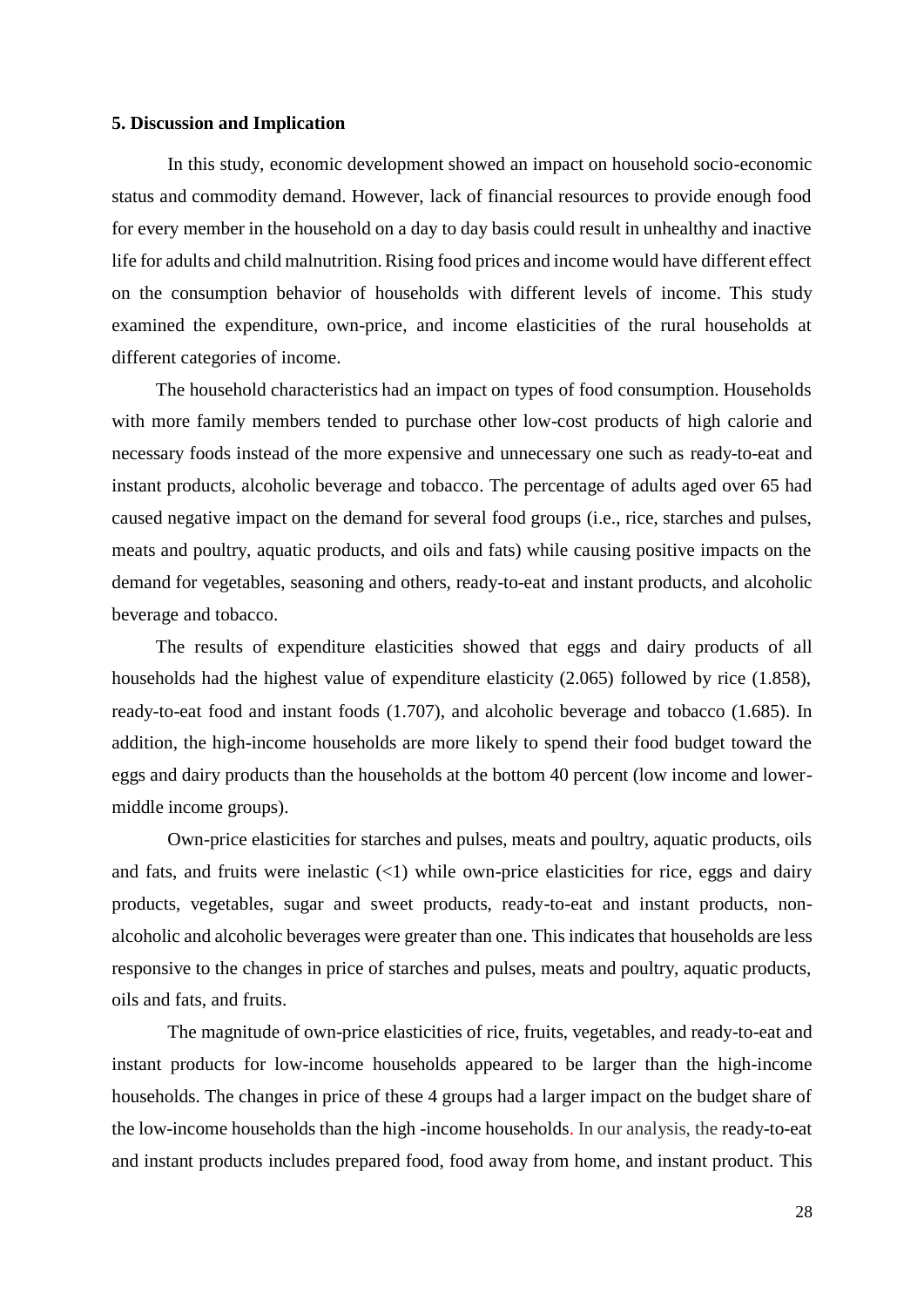result suggested the low-income households are more responsive to changes in price of rice, fruits, vegetables, and ready-to-eat and instant products, which are the major food groups recommended in food guide pyramid of the USDA (Marcus.J.B.(2013)). Furthermore, the households at the bottom 40% income are more responsive to changes in price of both nonalcohol beverage and alcoholic beverage and tobacco.

The estimated income elasticity of all samples with respect to 5 food groups (i.e., rice, eggs and dairy products, fruits, ready-to-eat and instant products, and alcoholic beverage and tobacco) are considerably large. And, the income elasticity of rice was in the same range for all household groups, which suggested an increase in income would have a similar effect on the demand for rice consumption of the household in all categories. This indicates that rice, eggs and dairy products, and fruits still remain a necessary foods for Thai rural households. In the meantime, the estimated income elasticity for alcoholic beverage and tobacco were large in all household groups and range between 0.60-0.66.

Overall, the results suggest that households with all income categories respond to changes in food prices, expenditure, and income differently. The households at low level of income are more likely to change their budget shares toward those basic and necessary foods (i.e., rice, eggs and dairy products, ready-to-eat and instant products, fruits, vegetable, nonalcoholic beverage, and alcoholic beverage and tobacco) than the top 20% of sample households. This evidence ensures that disaggregated policy on food for the poor is considerably important. Suitable programs supported by the government is important in providing the basic food nutrients for low-income households. Such as restrict prices on major foods for household consumption to help the poor. However, in the long run transferring knowledge and skill of farming and/or food productions for community leaders and household heads would be a better alternative method in terms of food stability and availability. Additionally, the estimated income elasticity for alcoholic beverage and tobacco were large in all household groups, and the households with high percentage of adults aged over 65 have a tendency to increase the demand for alcoholic beverage and tobacco. Resulting data could be disseminated to local government agencies involved in the extension of nutrition and diet, to apply this set of information from the study, as part of health extension in specific sites under their own supervision in order to provide guidance about health, food nutrition, and family financial management to household members.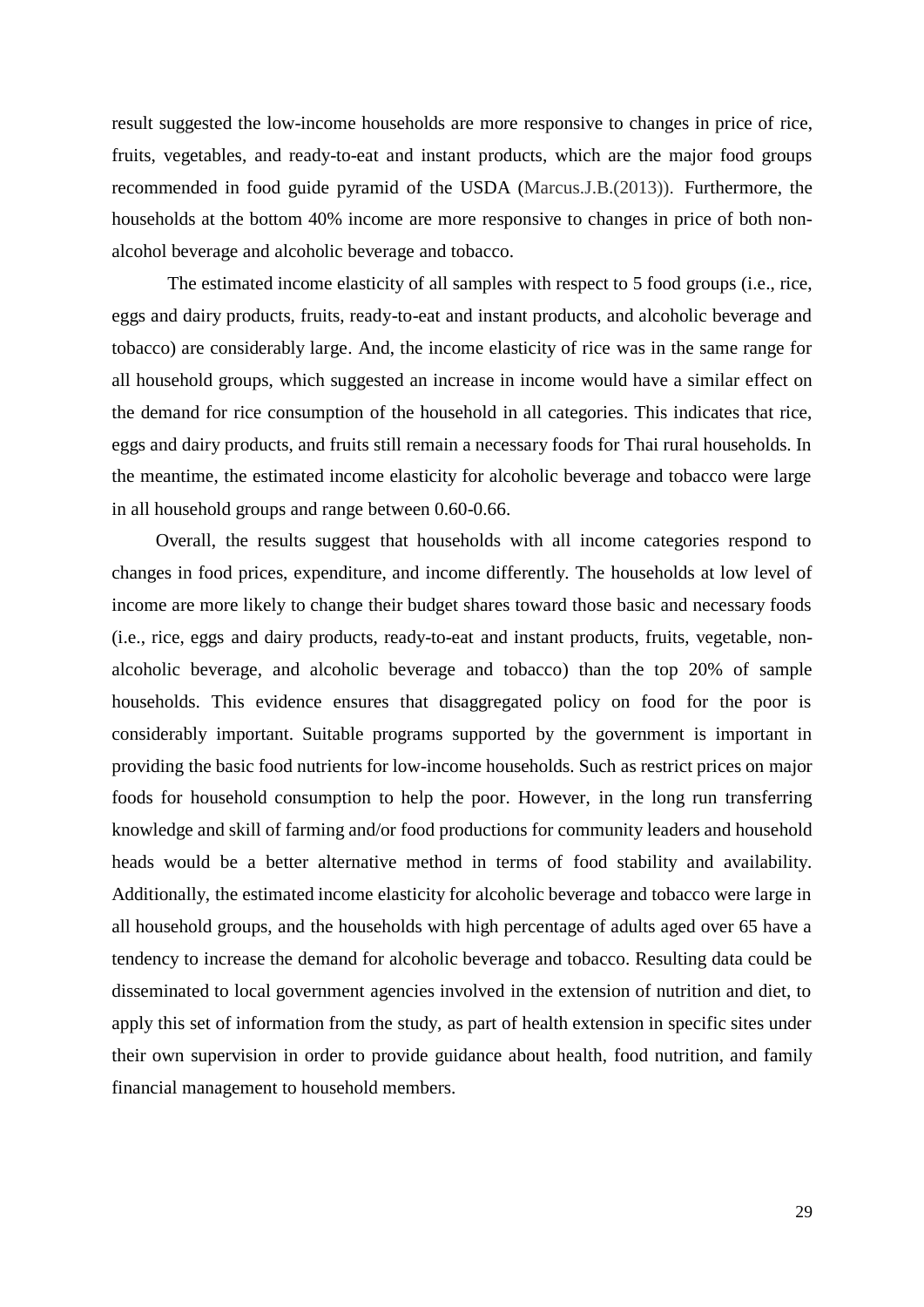### **Acknowledgement**

The authors would like to express our deep gratitude to the Research Institute for Policy Evaluation and Design for providing the data of Economic and Social Research in form of Townsend Thai Monthly Survey. Also, thank you to the Office of Provincial Affairs (Chachoengsao, Lopburi, Buriram and Srisaket), Ministry of Commerce for providing the data of commodity prices.

# **References**

- Abdullah, Zhou, D., Shah, T., Ali, S., Ahmad, W., Din, I.U., Ilyas, "A. Factors Affecting Household Food Security in Rural Northern Hinterland of Pakistan." *Journal of the Saudi Society of Agricultural Sciences*, 2017. Available at doi:http://dx.doi.org/10.1016/ j.jssas.2017.05.003
- Bank of Thailand, 2018. *Economic Analysis Monetary policy: agricultural innovation and the solution of Thai inequality section 1 Year 2018.* Bangkok.
- Cox, Thomas L. and Wohlgenant, Michael K. "Prices and Quality Effect in Cross-Sectional Demand Analysis." *American Journal of Agricultural Economics*, 1986. V.68 (4): 908-919.
- Faharuddin, F., Yunita., Andy., M., and Muhammad Y. "Agricultural Households' Food Demand: Evidence from Indonesia." *Asian Journal of Agricultural and Development*, 2019. V.16(2): 46-60.
- Gao, X.M., Wailes, Eric J., and G.L. Cramer. "A Two-Stage Rural Household Demand Analysis: Microdata Evidence from Jiangsu Province, China*.*" *American Journal of Agricultural Economics*, 1996. V.78 (4): 604-613.
- Henneberry, S. R., Piewthongngam, K., and H. Qiang. "Consumer Food Safety Concerns and Fresh Produce Consumption." *Journal of Agricultural and Resource Economics*, 1999. V.24(1):98-113.
- Marcus, J. B. "Nutrition Basics: What Is Inside Food, How It Functions and Healthy Guidelines: The Nutrients in Foods and Beverages in Healthy Cooking and Baking." *[Culinary Nutrition](https://www.sciencedirect.com/book/9780123918826/culinary-nutrition)*, 2013. Chapter 1: 1-50.
- Office of Agricultural Economics Thailand, 2014. *Poverty of agricultural households, crop year 2013/14.* Bangkok.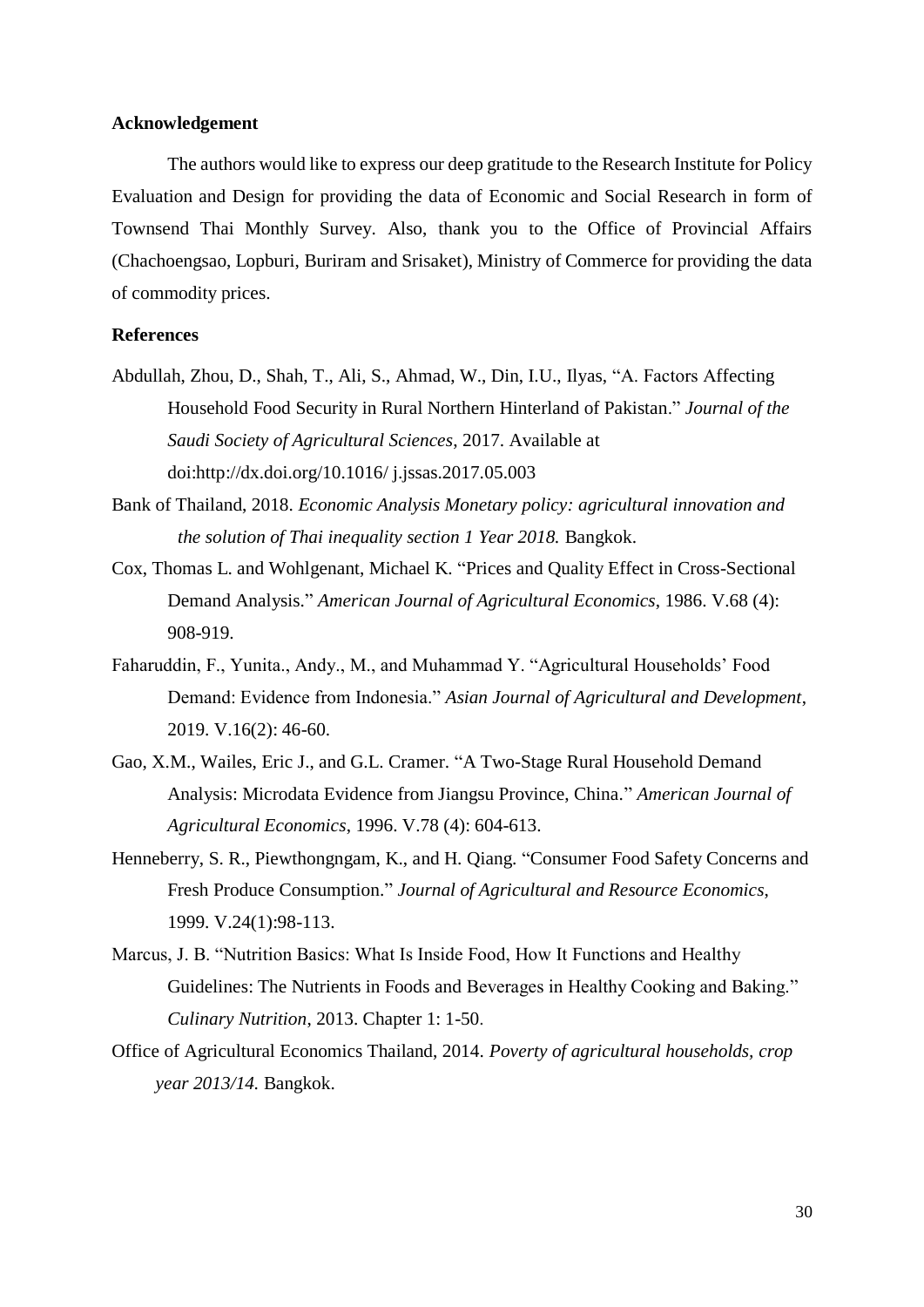- Office of National Economic and Social Development Council, 2022. *Expenditure on gross domestic product. Bangkok*. Retrieved April 1, 2022, from https://www.nesdc.go.th/ main.php?filename=qgdp\_page.
- Pangaribowo, Evita Hanie and Tsegai, Daniel W. Food Demand Analysis of Indonesian Households with Particular Attention to the Poorest (August 1, 2011). *ZEF-Discussion Papers on Development Policy* No. 151, Available at SSRN: https://ssrn.com/ abstract=1945226
- Park, John L., Holcomb, Rodney B., Raper, Kellie C., and Capps Jr, Oral. "A Demand Systems Analysis of Food Commodities by U.S. Households Segmented by Income." *American Journal of Agricultural Economics*, 1996. V.78(2): 290-300.
- Poi, Brian. P. "Easy Demand-system Estimation with QUAIDS." *The Stata Journal*, 2012. V.12: 433-446.
- Research Institute for Policy Evaluation and Design, 2018. *Thai Panel Data for Economic and Social Research (Townsend Thai Monthly Survey), 1997 - 2012.*
- Shiptsova, R., H.L.Goodwin, Jr., and Holcomb, Rodney B. "Household Expenditure Patterns for Carbohydrate Sources in Russia." 2004. V.29(2): 296-307.
- Shonkwiler, J. S. and Yen, S.T. "Two-step Estimation of A Censored System of Equations."  *American Journal of Agricultural Economics*, 1999. V.81(4):972-982
- World Bank. (2021). *World Development Indicator Database (GNI per capita)*. Retrieved August 15, 2021, from https://data.worldbank.org/indicator/ NY.GNP.PCAP.PP.CD
- World Bank. (2021). *The World Bank Data (Country classification)*. Retrieved August 15, 2021, from https://datahelpdesk.worldbank.org/knowledgebase/articles/378834-howdoes-the-world-bank-classify-countries
- World Bank. (2021). *World Development Indicator Database (Gini Index).* Retrieved November 10, 2021, from https://databank.worldbank.org/reports.aspx?source =2&series =SI.POV.GINI&country=#
- World Bank. (2021). *World Development Indicator Database (Global Poverty Indicator).*  Retrieved November 10, 2021, from https://data.worldbank.org/topic/11
- World Bank. (2021). *World Development Indicator Database (Rural Population)*. Retrieved February 17, 2021, from https://data.worldbank.org/indicator/SP.RUR.TOTL.ZS